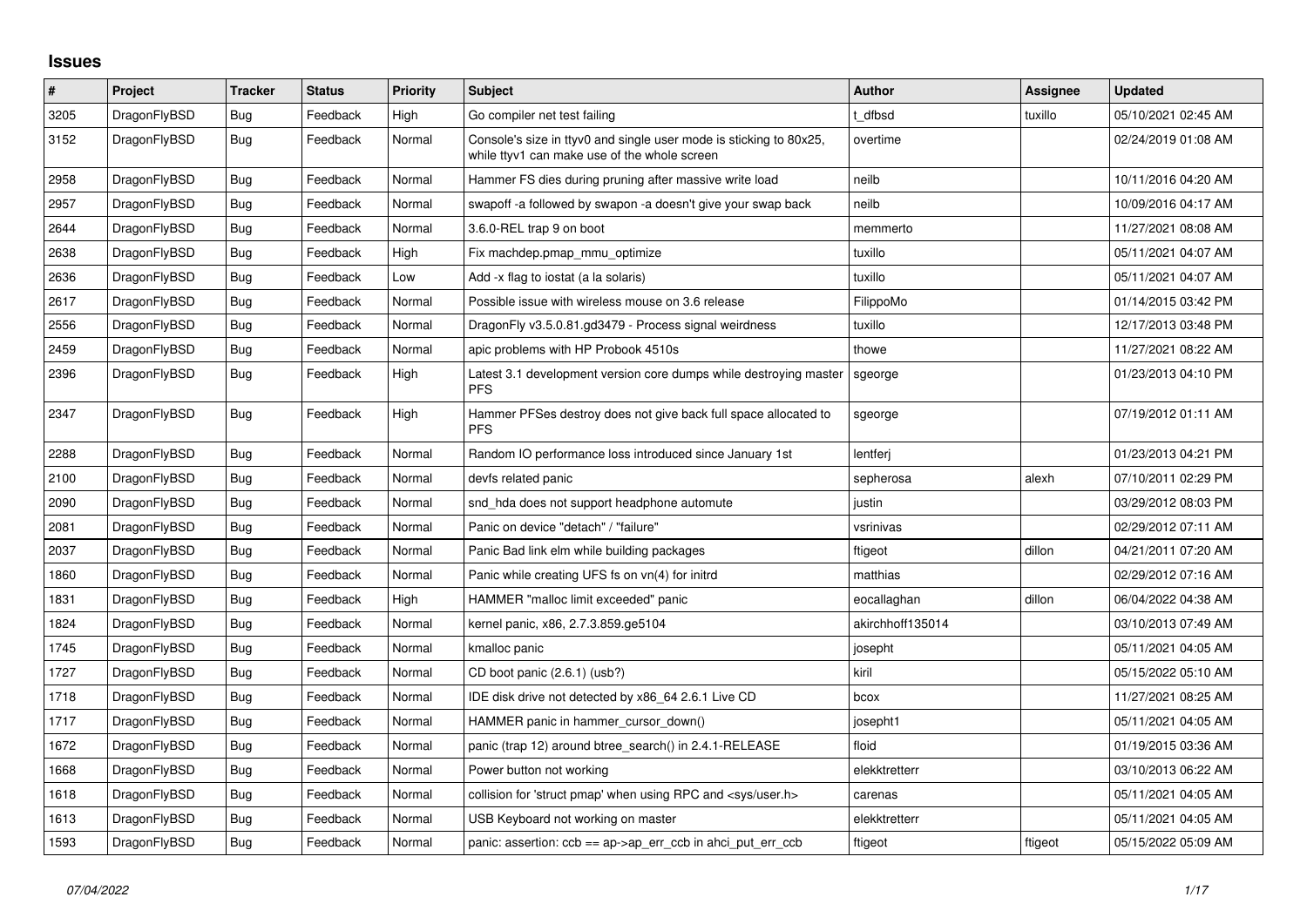| #    | Project      | <b>Tracker</b> | <b>Status</b> | <b>Priority</b> | Subject                                                                                                                                                   | <b>Author</b>  | <b>Assignee</b> | <b>Updated</b>      |
|------|--------------|----------------|---------------|-----------------|-----------------------------------------------------------------------------------------------------------------------------------------------------------|----------------|-----------------|---------------------|
| 1592 | DragonFlyBSD | <b>Bug</b>     | Feedback      | Normal          | AcpiOSUnmapMemory: Warning, deallocation did not track<br>allocation.                                                                                     | eocallaghan    |                 | 06/02/2014 07:45 AM |
| 1591 | DragonFlyBSD | <b>Bug</b>     | Feedback      | Normal          | Lenovo X301 hangs with AHCI Driver CMD TIMEOUT<br>STS=d0 <bsy></bsy>                                                                                      | eocallaghan    |                 | 05/11/2021 04:05 AM |
| 1587 | DragonFlyBSD | <b>Bug</b>     | Feedback      | Normal          | can't gdb across fork                                                                                                                                     | corecode       | tuxillo         | 05/11/2021 03:54 AM |
| 1580 | DragonFlyBSD | <b>Bug</b>     | Feedback      | Normal          | Panic (Fatal trap 12: page fault while in kernel mode) while playing<br>with pf and netif names                                                           | rumcic         |                 | 12/21/2018 01:21 AM |
| 1579 | DragonFlyBSD | <b>Bug</b>     | Feedback      | Normal          | dfly 2.4.1 does not like HP DL360G4p and Smart Array 6400 with<br>MSA <sub>20</sub>                                                                       | tomaz.borstnar | tuxillo         | 06/02/2014 02:44 PM |
| 1577 | DragonFlyBSD | <b>Bug</b>     | Feedback      | Normal          | panic: assertion: leaf->base.obj_id == ip->obj_id in<br>hammer_ip_delete_range                                                                            | qhwt+dfly      |                 | 05/11/2021 04:01 AM |
| 1563 | DragonFlyBSD | <b>Bug</b>     | Feedback      | Normal          | reset(1) doesn't reset terminal to the defaults                                                                                                           | hasso          |                 | 03/10/2013 04:17 AM |
| 1560 | DragonFlyBSD | <b>Bug</b>     | Feedback      | Normal          | Unable to modify partition table on ThinkPad T61p during install                                                                                          | rehsack        |                 | 01/15/2015 08:57 AM |
| 1521 | DragonFlyBSD | <b>Bug</b>     | Feedback      | Normal          | amd64 2.4 livecd won't mount root at boot                                                                                                                 | bolapara       |                 | 01/28/2018 03:45 AM |
| 1489 | DragonFlyBSD | <b>Bug</b>     | Feedback      | Normal          | panic: ufs dirbad: bad dir                                                                                                                                | rumcic         |                 | 03/10/2013 04:34 AM |
| 1486 | DragonFlyBSD | Bug            | Feedback      | Normal          | Interrupt storm related to SATA DVD device                                                                                                                | hasso          |                 | 05/11/2021 04:01 AM |
| 1481 | DragonFlyBSD | Bug            | Feedback      | Normal          | panic: assertion: kva_p(buf) in soopt_from_kbuf (after ipfw pipe<br>show, 2.2.1-R)                                                                        | combiner       |                 | 05/11/2021 04:01 AM |
| 1456 | DragonFlyBSD | Bug            | Feedback      | Normal          | Microsoft wireless desktop problems                                                                                                                       | elekktretterr  |                 | 01/15/2015 08:34 AM |
| 1454 | DragonFlyBSD | <b>Bug</b>     | Feedback      | Normal          | Unable to boot from external USB DVD drive                                                                                                                | elekktretterr  |                 | 05/11/2021 04:01 AM |
| 1448 | DragonFlyBSD | Bug            | Feedback      | Normal          | panic: assertion: _tp->tt_msg->tt_cpuid == mycpuid in<br>tcp_callout_active tcp_output tcp_usr_send netmsg_pru_send<br>netmsg_service tcpmsg_service_loop | dillon         |                 | 05/11/2021 04:00 AM |
| 1429 | DragonFlyBSD | Bug            | Feedback      | Normal          | vkernel bug - "mfree: m->m_nextpkt != NULL"                                                                                                               | dillon         |                 | 05/11/2021 04:00 AM |
| 1428 | DragonFlyBSD | Bug            | Feedback      | Low             | POSIX.1e implementation is too old                                                                                                                        | hasso          | tuxillo         | 05/11/2021 04:00 AM |
| 1411 | DragonFlyBSD | Bug            | Feedback      | Normal          | Burning doesn't work with ahci(4)                                                                                                                         | hasso          | dillon          | 05/11/2021 04:00 AM |
| 1397 | DragonFlyBSD | <b>Bug</b>     | Feedback      | Normal          | jobs -I output inconsistency when called from script                                                                                                      | Anonymous      | tuxillo         | 05/15/2022 05:07 AM |
| 1387 | DragonFlyBSD | <b>Bug</b>     | Feedback      | Normal          | zero-size malloc and ps: kvm_getprocs: Bad address                                                                                                        | qhwt+dfly      |                 | 05/11/2021 04:00 AM |
| 1332 | DragonFlyBSD | Bug            | Feedback      | Normal          | DFBSD 2.2 - Booting usbcdrom/usbsticks on thinkpad hangs on<br>"BTX Halted"                                                                               | tuxillo        |                 | 05/11/2021 04:00 AM |
| 1330 | DragonFlyBSD | Bug            | Feedback      | Normal          | Hammer, usb disk, SYNCHRONIZE CACHE failure                                                                                                               | josepht        |                 | 06/02/2014 04:56 AM |
| 1287 | DragonFlyBSD | <b>Bug</b>     | Feedback      | Normal          | altq configuration doesn't work                                                                                                                           | corecode       | tuxillo         | 05/11/2021 03:51 AM |
| 1282 | DragonFlyBSD | Bug            | Feedback      | Normal          | panic (trap 12) when booting SMP kernel on Atom 330 (dual core)                                                                                           | tomaz.borstnar |                 | 05/11/2021 04:00 AM |
| 1250 | DragonFlyBSD | <b>Bug</b>     | Feedback      | Normal          | Panic upon plugging an USB flash drive into the machine                                                                                                   | rumcic         |                 | 03/10/2013 05:17 AM |
| 1249 | DragonFlyBSD | <b>Bug</b>     | Feedback      | Normal          | panic: ffs vfree: freeing free inode                                                                                                                      | rumcic         |                 | 03/10/2013 05:13 AM |
| 1144 | DragonFlyBSD | <b>Bug</b>     | Feedback      | Normal          | Incorrect clock under KVM                                                                                                                                 | msylvan        |                 | 03/09/2013 01:17 PM |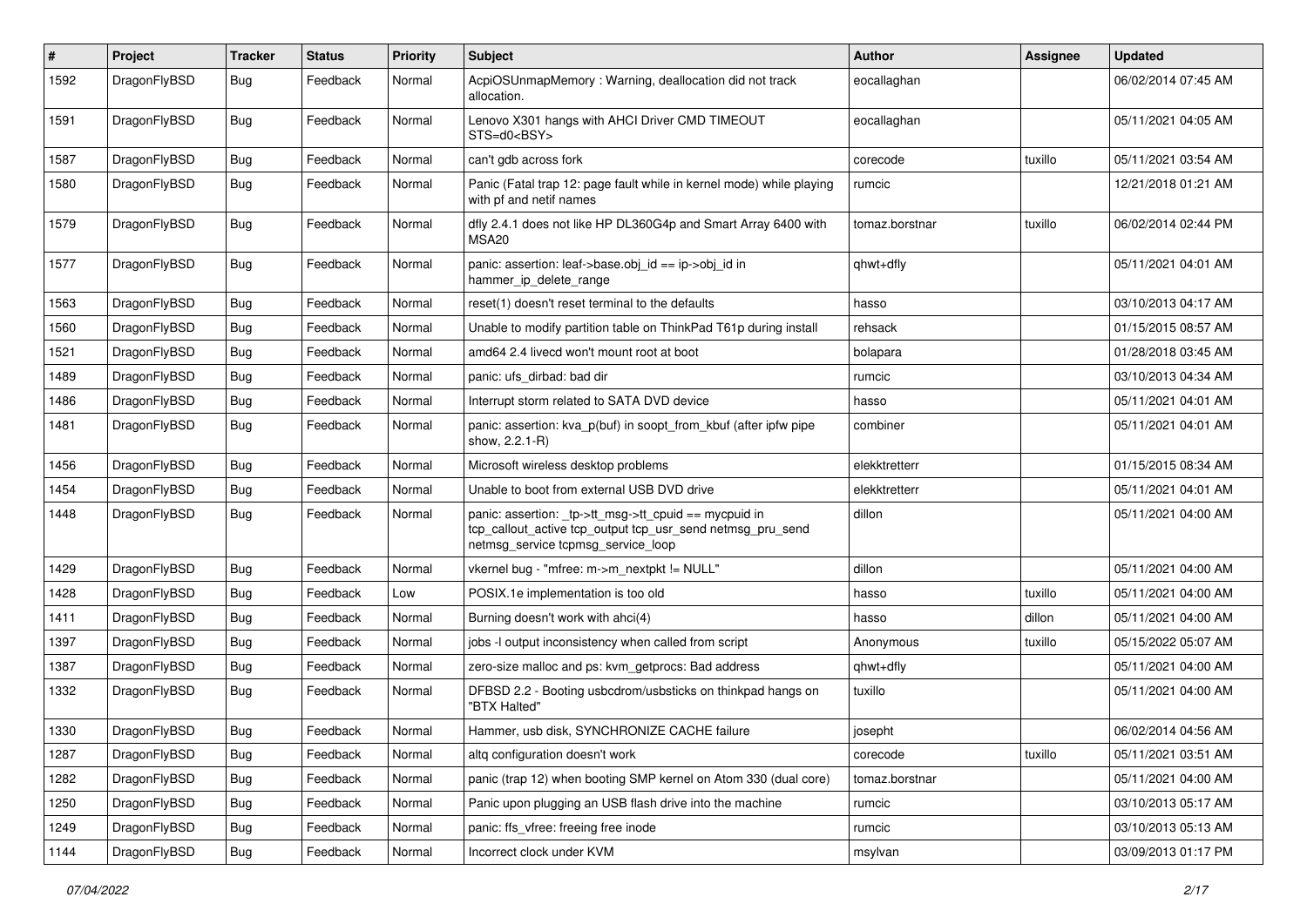| $\overline{\boldsymbol{H}}$ | Project      | <b>Tracker</b> | <b>Status</b> | Priority | <b>Subject</b>                                                                                            | Author            | <b>Assignee</b> | <b>Updated</b>      |
|-----------------------------|--------------|----------------|---------------|----------|-----------------------------------------------------------------------------------------------------------|-------------------|-----------------|---------------------|
| 1127                        | DragonFlyBSD | Bug            | Feedback      | Low      | cdrom drive not detected                                                                                  | tgr               | corecode        | 01/15/2015 08:55 AM |
| 1101                        | DragonFlyBSD | Bug            | Feedback      | Normal   | ohci related panic                                                                                        | polachok          |                 | 05/11/2021 04:00 AM |
| 979                         | DragonFlyBSD | Bug            | Feedback      | Normal   | Failure-prone USB mass storage (SB600? msdosfs? CAM?)                                                     | floid             |                 | 01/15/2015 08:38 AM |
| 911                         | DragonFlyBSD | Bug            | Feedback      | Normal   | kldload/kernel linker can exceed malloc reserve and panic system                                          | corecode          | tuxillo         | 05/11/2021 03:51 AM |
| 901                         | DragonFlyBSD | Bug            | Feedback      | Normal   | route show needs to get data from all cpus                                                                | corecode          | tuxillo         | 05/11/2021 03:50 AM |
| 847                         | DragonFlyBSD | Bug            | Feedback      | Normal   | processes getting stuck on mount point                                                                    | corecode          | tuxillo         | 05/11/2021 03:50 AM |
| 846                         | DragonFlyBSD | Bug            | Feedback      | Normal   | USB bugs:usb mouse can't used!                                                                            | frankning         |                 | 01/15/2015 08:36 AM |
| 806                         | DragonFlyBSD | Bug            | Feedback      | Normal   | boot error on MacBook                                                                                     | tralamazza        |                 | 06/04/2022 05:28 AM |
| 570                         | DragonFlyBSD | Bug            | Feedback      | Normal   | 1.8.x: ACPI problems                                                                                      | qhwt+dfly         |                 | 06/02/2014 03:45 AM |
| 385                         | DragonFlyBSD | Bug            | Feedback      | Low      | Mail archive address removal                                                                              | justin            | justin          | 03/09/2013 11:24 AM |
| 293                         | DragonFlyBSD | Bug            | Feedback      | Low      | Various updates to the handbook                                                                           | victor            | victor          | 03/10/2013 04:46 AM |
| 285                         | DragonFlyBSD | Bug            | Feedback      | Low      | interrupt latency with re without ip address configured                                                   | thomas.nikolajsen |                 | 02/20/2014 10:30 AM |
| 243                         | DragonFlyBSD | Bug            | Feedback      | Normal   | weird behavior in the shell                                                                               | swildner          |                 | 05/31/2022 02:51 PM |
| 3318                        | DragonFlyBSD | Bug            | In Progress   | Normal   | Segmenation fault when a process resumed with checkpt exits                                               | zabolekar         | tuxillo         | 06/18/2022 08:24 AM |
| 3317                        | DragonFlyBSD | Bug            | In Progress   | Normal   | Network vtnet0 not working on Hetzner cloud                                                               | mneumann          |                 | 06/18/2022 03:55 AM |
| 3310                        | DragonFlyBSD | Bug            | In Progress   | Normal   | NVMM+QEMU fail to boot with UEFI: Mem Assist Failed<br>[gpa=0xfffffff0]                                   | liweitianux       |                 | 01/11/2022 03:22 PM |
| 3299                        | DragonFlyBSD | Bug            | In Progress   | Normal   | DragonFlyBSD reports utterly wrong uptime (most of the time, right<br>after booting in)                   | adrian            |                 | 11/11/2021 01:43 PM |
| 3295                        | DragonFlyBSD | Bug            | In Progress   | Normal   | Adapt devel/libvirt for nvmm                                                                              | tuxillo           | tuxillo         | 11/03/2021 04:56 PM |
| 3269                        | DragonFlyBSD | Bug            | In Progress   | Normal   | Is double-buffer'd buf still required by HAMMER2?                                                         | tkusumi           |                 | 05/12/2021 04:09 PM |
| 3113                        | DragonFlyBSD | Bug            | In Progress   | Urgent   | Booting vKernel fails due being out of swap space                                                         | tcullen           |                 | 05/11/2021 04:14 AM |
| 3111                        | DragonFlyBSD | Bug            | In Progress   | High     | Mouse lags every second heavily under X11                                                                 | mneumann          |                 | 12/12/2017 09:46 PM |
| 3089                        | DragonFlyBSD | Bug            | In Progress   | Normal   | vtnet(4) - disable TCP checksum offload by default                                                        | jlane             | vadaszi         | 05/11/2021 04:14 AM |
| 3028                        | DragonFlyBSD | <b>Bug</b>     | In Progress   | Normal   | installer: confusion of set/get disk encryption passphrase dialogs                                        | liweitianux       | tuxillo         | 06/03/2022 05:13 PM |
| 3021                        | DragonFlyBSD | Bug            | In Progress   | Normal   | sys/dev/drm/i915/i915_gem_stolen.c:115]: (error) Signed integer<br>overflow for expression '65535<<20'    | dcb               |                 | 04/11/2017 12:46 PM |
| 3011                        | DragonFlyBSD | Bug            | In Progress   | Normal   | dragonfly/sys/dev/netif/re/re.c: suspicious code ?                                                        | dcb               |                 | 07/29/2017 01:26 AM |
| 2819                        | DragonFlyBSD | Bug            | In Progress   | Normal   | Random micro system freezes after a week of uptime                                                        | ftigeot           | dillon          | 08/16/2015 08:46 PM |
| 2797                        | DragonFlyBSD | <b>Bug</b>     | In Progress   | Low      | vkernels with & without machdep.pmap_mmu_optimize                                                         | yellowrabbit2010  |                 | 11/27/2021 08:06 AM |
| 2731                        | DragonFlyBSD | <b>Bug</b>     | In Progress   | Normal   | Screen full of random colors when starting Xorg with Intel Haswell<br>HD Graphics P4600                   | jkatzmaier        |                 | 11/12/2014 04:08 PM |
| 2631                        | DragonFlyBSD | <b>Bug</b>     | In Progress   | Low      | Verify library versioning current with full package build and switch it<br>on (after publishing packages) | tuxillo           |                 | 05/11/2021 04:06 AM |
| 2549                        | DragonFlyBSD | <b>Bug</b>     | In Progress   | Normal   | netgraph7: Kernel page fault.                                                                             | russiane39        | nant            | 05/10/2013 11:20 PM |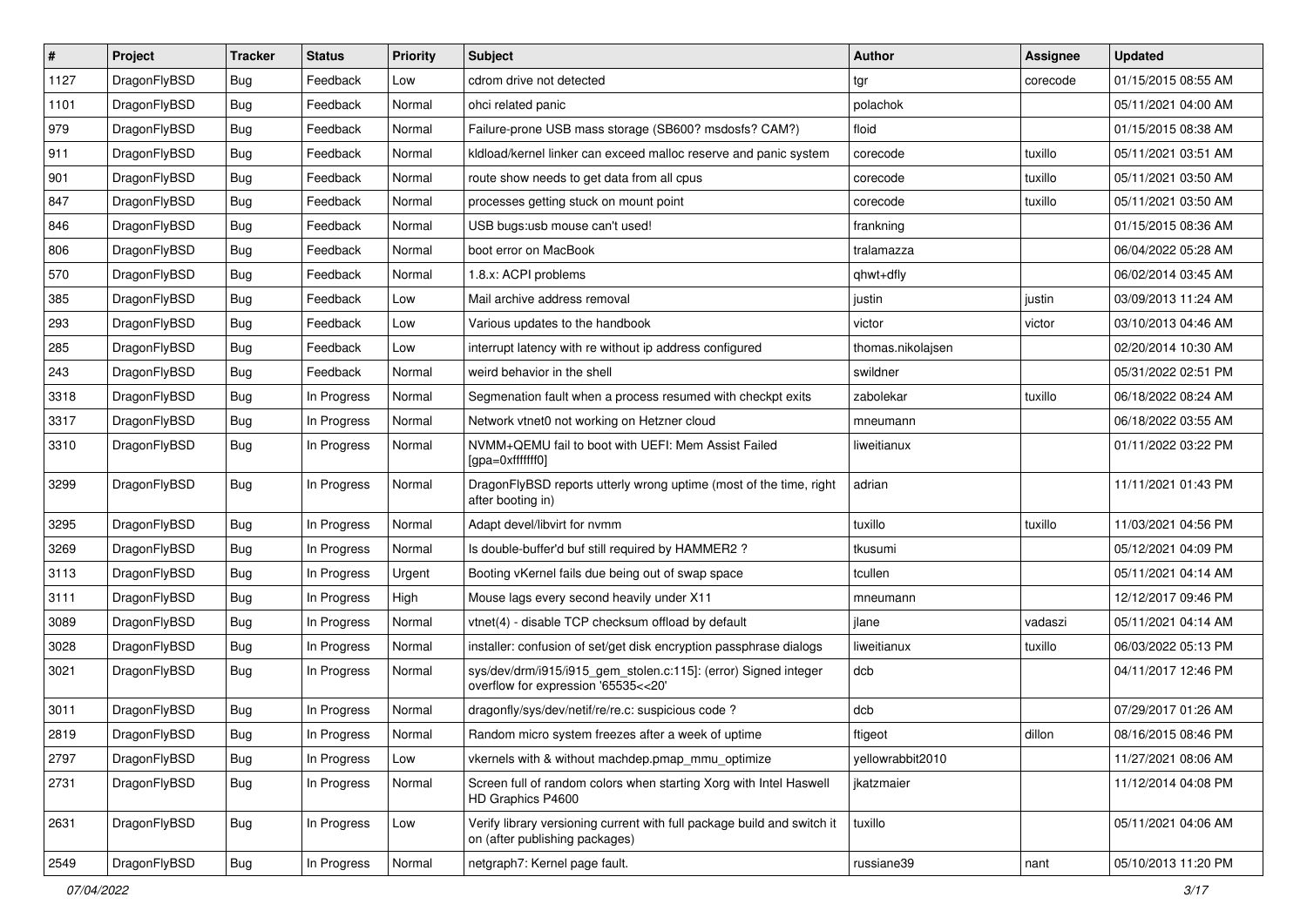| #    | Project      | <b>Tracker</b> | <b>Status</b> | <b>Priority</b> | <b>Subject</b>                                                                             | <b>Author</b>     | <b>Assignee</b> | <b>Updated</b>      |
|------|--------------|----------------|---------------|-----------------|--------------------------------------------------------------------------------------------|-------------------|-----------------|---------------------|
| 2499 | DragonFlyBSD | <b>Bug</b>     | In Progress   | Urgent          | DRAGONFLY_3_2 lockd not responding correctly                                               | Nerzhul           |                 | 01/22/2013 12:47 PM |
| 2414 | DragonFlyBSD | <b>Bug</b>     | In Progress   | Normal          | Lenovo S10 acpi freeze (not new)                                                           | davshao           |                 | 05/11/2021 04:13 AM |
| 2391 | DragonFlyBSD | <b>Bug</b>     | In Progress   | Normal          | System lock with ahci and acpi enabled on ATI RS690 chipset with<br>SMB600 sata controller | jorisgio          | vadaszi         | 06/03/2015 03:51 PM |
| 2360 | DragonFlyBSD | Bug            | In Progress   | Normal          | Wishlist: virtio driver import                                                             | vsrinivas         |                 | 06/04/2022 04:16 AM |
| 2358 | DragonFlyBSD | <b>Bug</b>     | In Progress   | Normal          | DFBSD v3.0.2.32.g928ca - panic: hammer: insufficient undo FIFO<br>space!                   | tuxillo           | tuxillo         | 05/10/2021 02:50 AM |
| 2353 | DragonFlyBSD | Bug            | In Progress   | Normal          | panic: assertion "gd->gd_spinlocks_wr == 0" failed in<br>bsd4 schedulerclock               | jaydg             | alexh           | 11/28/2012 01:57 AM |
| 2351 | DragonFlyBSD | Bug            | In Progress   | Normal          | DFBSD v3.1.0.579.g44ccf - Stuck during startup, random freezes                             | tuxillo           |                 | 04/24/2012 08:21 AM |
| 2345 | DragonFlyBSD | <b>Bug</b>     | In Progress   | Normal          | DFBSD v3.1.0.457.gd679f - NFS panic on diskless station                                    | tuxillo           |                 | 04/07/2012 05:22 PM |
| 2296 | DragonFlyBSD | <b>Bug</b>     | In Progress   | High            | panic: assertion "m->wire count > 0" failed                                                | thomas.nikolajsen |                 | 08/30/2012 06:09 AM |
| 2282 | DragonFlyBSD | Bug            | In Progress   | Normal          | gdb segfaults with certain corefiles                                                       | tuxillo           |                 | 01/18/2012 04:40 PM |
| 2013 | DragonFlyBSD | <b>Bug</b>     | In Progress   | Normal          | oversized DMA request loop                                                                 | josepht           |                 | 05/11/2021 04:06 AM |
| 1921 | DragonFlyBSD | Bug            | In Progress   | Normal          | we miss mlockall                                                                           | alexh             | tuxillo         | 06/18/2022 04:08 AM |
| 1819 | DragonFlyBSD | <b>Bug</b>     | In Progress   | Low             | truss - Major revamping task list                                                          | tuxillo           | tuxillo         | 11/27/2021 08:45 AM |
| 1749 | DragonFlyBSD | <b>Bug</b>     | In Progress   | Normal          | HAMMER fsstress panic in hammer flush inode core<br>'ip->flush_state != HAMMER_FST_FLUSH'  | vsrinivas         |                 | 05/11/2021 04:06 AM |
| 1744 | DragonFlyBSD | Bug            | In Progress   | Normal          | HAMMER fsstress panic in hammer setup child callback                                       | vsrinivas         |                 | 05/11/2021 04:05 AM |
| 1669 | DragonFlyBSD | <b>Bug</b>     | In Progress   | Normal          | Drive wont open using button                                                               | elekktretterr     |                 | 02/29/2012 12:05 PM |
| 1661 | DragonFlyBSD | <b>Bug</b>     | In Progress   | Normal          | panic on password entry mount smb filesystem                                               | vsrinivas         |                 | 11/27/2021 08:29 AM |
| 1584 | DragonFlyBSD | <b>Bug</b>     | In Progress   | Normal          | can't use ssh from jail: debug1: read_passphrase: can't open<br>/dev/tty: Device busy      | corecode          | tuxillo         | 05/11/2021 03:53 AM |
| 1583 | DragonFlyBSD | <b>Bug</b>     | In Progress   | Normal          | panic: assertion: cursor->trans->sync_lock_refs > 0 in<br>hammer_recover_cursor            | corecode          | tuxillo         | 05/11/2021 03:53 AM |
| 1547 | DragonFlyBSD | Bug            | In Progress   | Normal          | disklabel64 automatic sizing                                                               | corecode          | tuxillo         | 05/11/2021 03:52 AM |
| 1528 | DragonFlyBSD | <b>Bug</b>     | In Progress   | Normal          | ktrace does not show proper return values for pipe(2)                                      | corecode          | tuxillo         | 05/11/2021 03:52 AM |
| 1502 | DragonFlyBSD | <b>Bug</b>     | In Progress   | Normal          | Lock while deleting files from nohistory HAMMER directories                                | hasso             |                 | 03/10/2013 04:28 AM |
| 1475 | DragonFlyBSD | Bug            | In Progress   | Normal          | kernel blocks with low memory and syscons setting a high res mode<br>/ scrollback          | corecode          | tuxillo         | 05/11/2021 03:52 AM |
| 1469 | DragonFlyBSD | <b>Bug</b>     | In Progress   | Normal          | Hammer history security concern                                                            | corecode          | tuxillo         | 05/11/2021 03:52 AM |
| 1390 | DragonFlyBSD | <b>Bug</b>     | In Progress   | Normal          | Use id_t type for {get,set}priority()                                                      | Anonymous         | tuxillo         | 07/05/2019 02:18 AM |
| 1368 | DragonFlyBSD | <b>Bug</b>     | In Progress   | Normal          | suspend signal race?                                                                       | qhwt+dfly         |                 | 05/11/2021 03:51 AM |
| 1336 | DragonFlyBSD | <b>Bug</b>     | In Progress   | Normal          | Still looking for reports of missed directory entries w/ HAMMER                            | dillon            |                 | 05/11/2021 04:00 AM |
| 1307 | DragonFlyBSD | <b>Bug</b>     | In Progress   | Normal          | hammer tid -2 shows unexpected result                                                      | corecode          |                 | 10/18/2016 05:29 PM |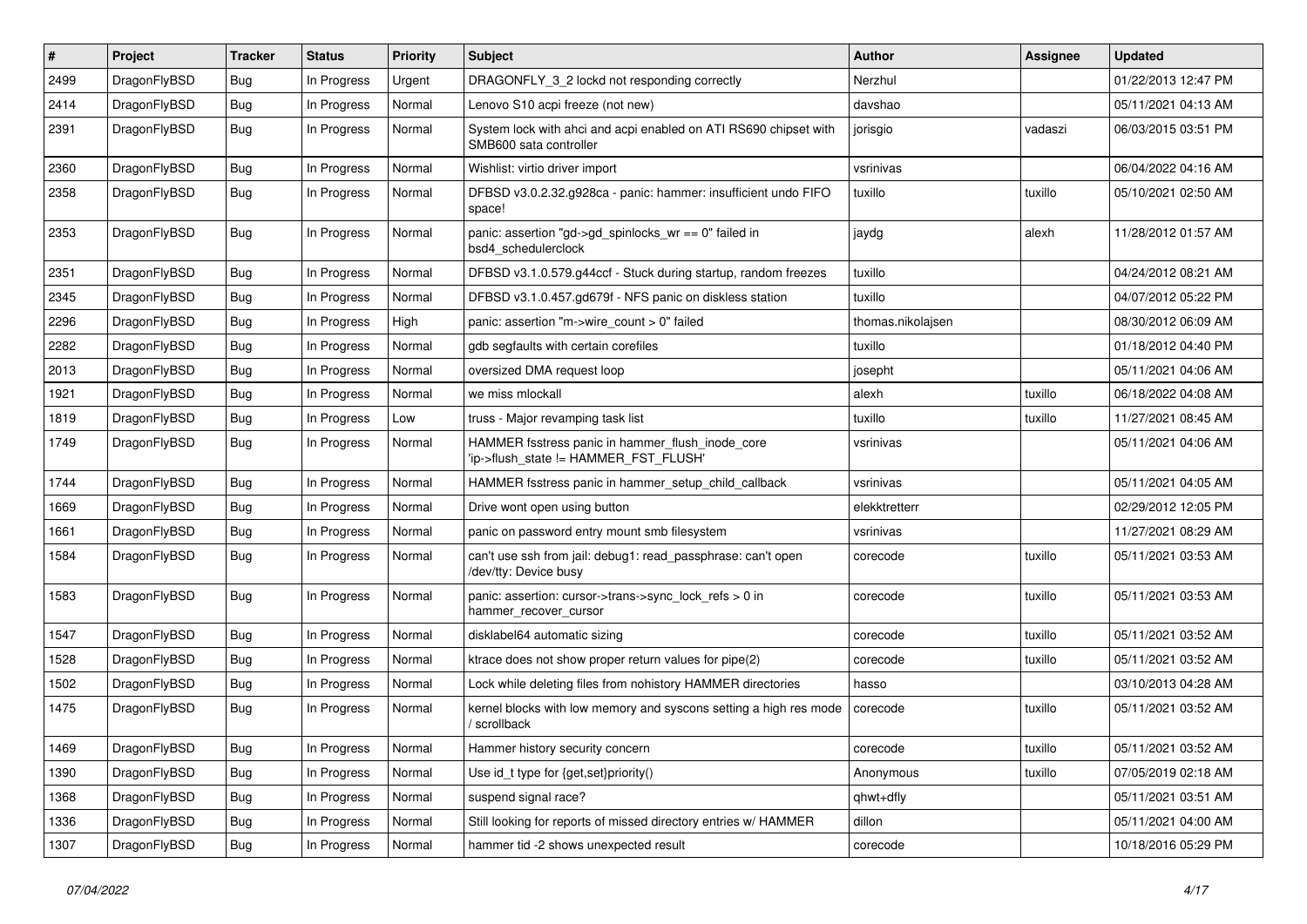| #    | Project      | <b>Tracker</b> | <b>Status</b> | <b>Priority</b> | Subject                                                                                                   | <b>Author</b>      | <b>Assignee</b> | <b>Updated</b>      |
|------|--------------|----------------|---------------|-----------------|-----------------------------------------------------------------------------------------------------------|--------------------|-----------------|---------------------|
| 1302 | DragonFlyBSD | Bug            | In Progress   | Normal          | Checkpoint regression?                                                                                    | sjg                | sjg             | 07/10/2013 05:22 PM |
| 1218 | DragonFlyBSD | Bug            | In Progress   | Normal          | panic: assertion: error == 0 in hammer_start_transaction                                                  | rumcic             |                 | 05/11/2021 04:00 AM |
| 1181 | DragonFlyBSD | Bug            | In Progress   | Normal          | ACX111 panic                                                                                              | elekktretterr      |                 | 05/11/2021 04:00 AM |
| 1148 | DragonFlyBSD | Bug            | In Progress   | Low             | BCM4311 wireless network adapter detected but not functional                                              | archimedes.gaviola |                 | 05/11/2021 04:00 AM |
| 1030 | DragonFlyBSD | Bug            | In Progress   | Normal          | msdosfs umount panic                                                                                      | corecode           | tuxillo         | 05/11/2021 03:51 AM |
| 998  | DragonFlyBSD | Bug            | In Progress   | Normal          | Unconfiguring a vn while it is mounted                                                                    | rumcic             | tuxillo         | 05/11/2021 04:00 AM |
| 884  | DragonFlyBSD | Bug            | In Progress   | High            | Performance/memory problems under filesystem IO load                                                      | hasso              |                 | 05/11/2021 03:50 AM |
| 781  | DragonFlyBSD | Bug            | In Progress   | Normal          | fdisk uses wrong geometry on usb flash drives                                                             | corecode           | tuxillo         | 05/11/2021 03:50 AM |
| 742  | DragonFlyBSD | Bug            | In Progress   | Normal          | umount problems with multiple mounts                                                                      | corecode           | tuxillo         | 06/25/2022 04:02 AM |
| 725  | DragonFlyBSD | Bug            | In Progress   | Low             | 'make distribution' fails w/'ro' /usr/obj                                                                 | c.turner           |                 | 03/09/2013 01:01 PM |
| 604  | DragonFlyBSD | Bug            | In Progress   | Normal          | 1.8.1-RELEASE - clock runs fast on mainboard ASUS P5A-B                                                   | yeti               |                 | 05/11/2021 03:55 AM |
| 331  | DragonFlyBSD | Bug            | In Progress   | Normal          | ftpsesame (aka Bridging S01E03)                                                                           | bastyaelvtars      |                 | 03/09/2013 12:28 PM |
| 168  | DragonFlyBSD | Bug            | In Progress   | Normal          | Livelocked limit engaged while trying to setup IPW wireless                                               | mschacht           | sepherosa       | 05/11/2021 04:05 AM |
| 3319 | DragonFlyBSD | Bug            | <b>New</b>    | Normal          | setproctitle() calls can change effect of later setproctitle() calls                                      | tonyc              |                 | 06/29/2022 06:10 PM |
| 3316 | DragonFlyBSD | Bug            | New           | Normal          | hammer2_dirent_create() allows creating >1 dirents with the same<br>name                                  | tkusumi            |                 | 06/05/2022 12:35 PM |
| 3314 | DragonFlyBSD | Bug            | <b>New</b>    | Normal          | Bring virtio_console(4) from FreeBSD                                                                      | tuxillo            | tuxillo         | 05/29/2022 08:24 AM |
| 3313 | DragonFlyBSD | Bug            | New           | Normal          | Can't boot from my live USB at all. The kernel loading process<br>hangs.                                  | rempas             |                 | 06/03/2022 12:16 AM |
| 3311 | DragonFlyBSD | Bug            | <b>New</b>    | Low             | TrueCrypt support may cause kernel crash                                                                  | arcade@b1t.name    |                 | 04/29/2022 06:19 AM |
| 3302 | DragonFlyBSD | Bug            | New           | Normal          | Will not boot on System76 Lemur Pro (lemp10)                                                              | piecuch            |                 | 11/03/2021 10:21 AM |
| 3301 | DragonFlyBSD | Bug            | New           | Normal          | Gkrellm from the packages is not showing logged in users in main<br>window, logged in users always $== 0$ | adrian             |                 | 01/08/2022 04:24 AM |
| 3300 | DragonFlyBSD | Bug            | <b>New</b>    | Normal          | Running Xvnc from TigerVNC package through the INETD daemon<br>in TCP WAIT mode fails hard                | adrian             |                 | 01/08/2022 04:25 AM |
| 3298 | DragonFlyBSD | <b>Bug</b>     | New           | Normal          | Running "w" and having logged in via XDM through VNC, "w" prints<br>an extra error message                | piecuch            |                 | 10/25/2021 09:16 AM |
| 3284 | DragonFlyBSD | Bug            | New           | Normal          | Wrong towlower() result for U+038A                                                                        | bhaible            |                 | 07/10/2021 03:34 AM |
| 3283 | DragonFlyBSD | Bug            | <b>New</b>    | Normal          | mknodat() cannot create FIFOs                                                                             | bhaible            |                 | 07/10/2021 03:34 AM |
| 3282 | DragonFlyBSD | Bug            | <b>New</b>    | Normal          | unexpected errno value from fopen()                                                                       | bhaible            |                 | 07/10/2021 03:34 AM |
| 3281 | DragonFlyBSD | <b>Bug</b>     | New           | Normal          | Crash after leaving unattended for a while                                                                | bhaible            |                 | 07/10/2021 03:32 AM |
| 3280 | DragonFlyBSD | Bug            | New           | Normal          | KMS console and i915(4) not working in 6.0                                                                | cmusser            |                 | 07/10/2021 03:35 AM |
| 3278 | DragonFlyBSD | <b>Bug</b>     | New           | Normal          | Second screen image is distorted                                                                          | arcade@b1t.name    |                 | 07/10/2021 03:36 AM |
| 3266 | DragonFlyBSD | Bug            | New           | High            | Filesystems broken due to "KKASSERT(count &<br>TOK_COUNTMASK);"                                           | tkusumi            |                 | 03/15/2021 01:21 PM |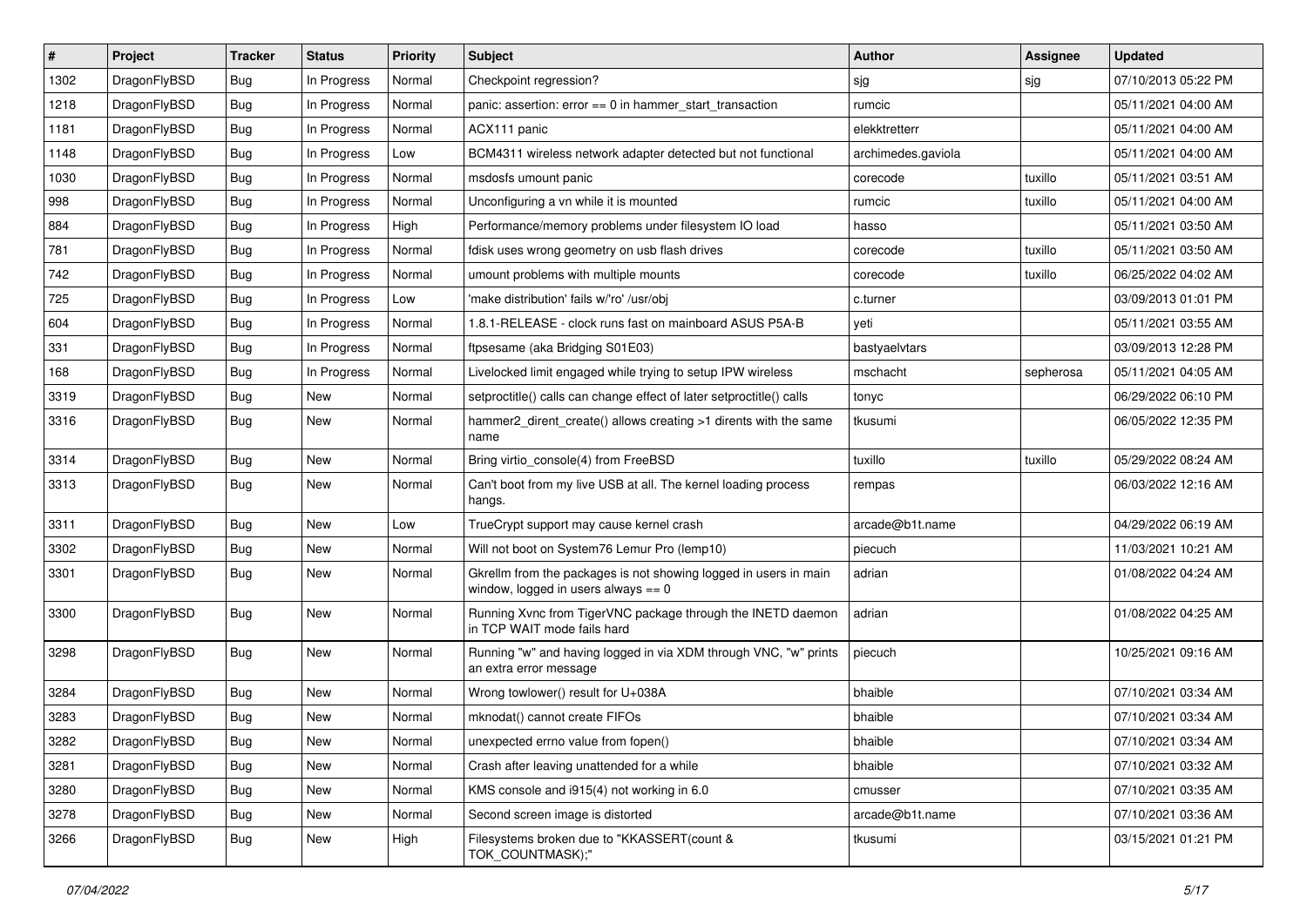| $\vert$ # | Project      | <b>Tracker</b> | <b>Status</b> | <b>Priority</b> | Subject                                                                                                                                                     | <b>Author</b>   | <b>Assignee</b> | <b>Updated</b>      |
|-----------|--------------|----------------|---------------|-----------------|-------------------------------------------------------------------------------------------------------------------------------------------------------------|-----------------|-----------------|---------------------|
| 3252      | DragonFlyBSD | <b>Bug</b>     | <b>New</b>    | Normal          | tcsetattr/tcgetattr set errno incorrectly on non-TTY                                                                                                        | tonyc           |                 | 10/26/2020 09:34 PM |
| 3249      | DragonFlyBSD | Bug            | <b>New</b>    | Normal          | HAMMER2 fsync(2) not working properly                                                                                                                       | tkusumi         |                 | 09/21/2020 07:07 AM |
| 3247      | DragonFlyBSD | <b>Bug</b>     | <b>New</b>    | Normal          | Kernel panic doing nothing much                                                                                                                             | phma            |                 | 09/12/2020 11:40 PM |
| 3246      | DragonFlyBSD | Bug            | <b>New</b>    | Normal          | HAMMER2 unable to handle ENOSPC properly                                                                                                                    | tkusumi         |                 | 09/04/2020 11:11 AM |
| 3245      | DragonFlyBSD | Bug            | <b>New</b>    | Normal          | panic: free: guard1x fail, i915 load from loader.conf                                                                                                       | polachok        |                 | 08/21/2020 10:36 AM |
| 3243      | DragonFlyBSD | <b>Bug</b>     | New           | Normal          | SMART status not reported properly for SSD disks                                                                                                            | daftaupe        |                 | 09/09/2020 11:03 PM |
| 3240      | DragonFlyBSD | Bug            | <b>New</b>    | High            | compile error because of openssl with /usr/dports/security/rhash for<br>mysql 8 install                                                                     | UlasSAYGIN      |                 | 06/04/2020 08:05 AM |
| 3239      | DragonFlyBSD | <b>Bug</b>     | <b>New</b>    | Normal          | unable to SIGKILL glitched emacs                                                                                                                            | piecuch         |                 | 05/26/2020 03:30 AM |
| 3238      | DragonFlyBSD | <b>Bug</b>     | <b>New</b>    | Normal          | race conditions when printing from vkernel console                                                                                                          | piecuch         |                 | 05/19/2020 02:50 PM |
| 3235      | DragonFlyBSD | <b>Bug</b>     | <b>New</b>    | Normal          | Kernel panic in devfs_vnops.c                                                                                                                               | mneumann        |                 | 04/28/2020 07:00 AM |
| 3231      | DragonFlyBSD | Bug            | <b>New</b>    | Normal          | wifi drops on 5.8                                                                                                                                           | tse             |                 | 04/06/2020 05:08 AM |
| 3228      | DragonFlyBSD | Bug            | <b>New</b>    | Low             | pfi kif unref: state refcount $\leq$ 0 in dmesg                                                                                                             | justin          |                 | 03/05/2021 06:39 AM |
| 3226      | DragonFlyBSD | Bug            | <b>New</b>    | Normal          | Xorg freezes in vm: thread stuck in "objtrm1"                                                                                                               | peeter          |                 | 04/08/2020 02:10 AM |
| 3225      | DragonFlyBSD | Bug            | <b>New</b>    | Normal          | nfsd freeze when using gemu                                                                                                                                 | tse             |                 | 03/17/2020 11:52 AM |
| 3224      | DragonFlyBSD | <b>Bug</b>     | <b>New</b>    | Normal          | Kernel panic when trying to ping6                                                                                                                           | zhtw            |                 | 03/08/2020 08:55 AM |
| 3222      | DragonFlyBSD | <b>Bug</b>     | <b>New</b>    | Normal          | gcc - undefined reference to '__atomic_load' (missing libatomic?)                                                                                           | mneumann        |                 | 02/08/2020 02:45 AM |
| 3219      | DragonFlyBSD | Bug            | <b>New</b>    | Normal          | x11/xorg port can not be build                                                                                                                              | UlasSAYGIN      |                 | 03/31/2020 08:57 AM |
| 3218      | DragonFlyBSD | <b>Bug</b>     | New           | Normal          | Kernel panics are not sent to comconsole when booted over EFI                                                                                               | mqudsi          |                 | 12/02/2019 08:52 PM |
| 3217      | DragonFlyBSD | Bug            | <b>New</b>    | Normal          | rescue tools: make install fails if rescue folder doesn't exist                                                                                             | : dfbsd         |                 | 11/27/2019 08:16 PM |
| 3215      | DragonFlyBSD | <b>Bug</b>     | <b>New</b>    | Normal          | Hang in tcdrain(3) after write(3)                                                                                                                           | noloader        |                 | 11/25/2019 03:08 PM |
| 3209      | DragonFlyBSD | Bug            | <b>New</b>    | Normal          | svc has some minor bugs                                                                                                                                     | arcade@b1t.name |                 | 10/24/2019 09:08 AM |
| 3208      | DragonFlyBSD | Bug            | <b>New</b>    | Normal          | Crash related to nfsd                                                                                                                                       | tse             |                 | 06/11/2020 05:52 AM |
| 3199      | DragonFlyBSD | <b>Bug</b>     | <b>New</b>    | Normal          | PFS label not found panic                                                                                                                                   | tse             |                 | 08/21/2019 03:51 AM |
| 3197      | DragonFlyBSD | Bug            | <b>New</b>    | Normal          | DragonFly upgrades                                                                                                                                          | tse             |                 | 04/18/2020 04:18 PM |
| 3196      | DragonFlyBSD | <b>Bug</b>     | <b>New</b>    | Normal          | test issue after redmine upgrade (2)                                                                                                                        | tuxillo         |                 | 07/05/2019 04:33 AM |
| 3194      | DragonFlyBSD | Bug            | New           | High            | Hammer kernel crash on mirror-stream of PFS after upgrade<br>(assertion "cursor->flags &<br>HAMMER_CURSOR_ITERATE_CHECK" failed in<br>hammer btree iterate) | Anonymous       |                 | 06/29/2019 01:32 PM |
| 3189      | DragonFlyBSD | Bug            | New           | Normal          | Allow DragonFly Mail Agent to accept an alternate config via<br>command line switch                                                                         | iang            |                 | 08/16/2021 12:42 AM |
| 3184      | DragonFlyBSD | <b>Bug</b>     | New           | Normal          | tsleep(9) return value when PCATCH specified                                                                                                                | tkusumi         |                 | 04/03/2019 06:49 AM |
| 3170      | DragonFlyBSD | Bug            | New           | Normal          | repeatable nfsd crash                                                                                                                                       | tse             |                 | 06/11/2020 05:52 AM |
| 3165      | DragonFlyBSD | <b>Bug</b>     | New           | Normal          | Looping at boot time                                                                                                                                        | gop             |                 | 12/28/2018 01:04 PM |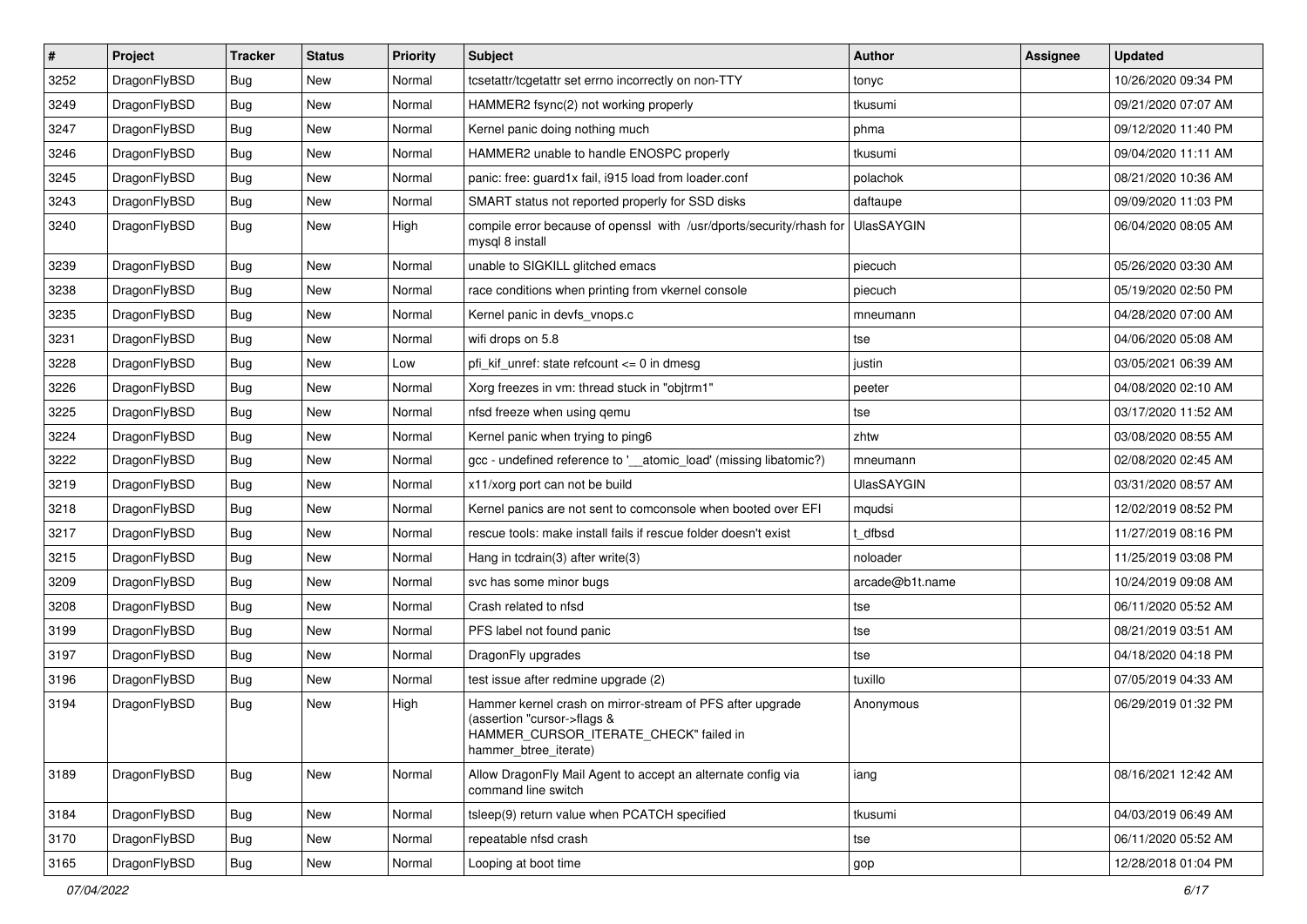| $\sharp$ | Project      | <b>Tracker</b> | <b>Status</b> | <b>Priority</b> | Subject                                                                                                 | <b>Author</b>          | Assignee | <b>Updated</b>      |
|----------|--------------|----------------|---------------|-----------------|---------------------------------------------------------------------------------------------------------|------------------------|----------|---------------------|
| 3157     | DragonFlyBSD | <b>Bug</b>     | New           | Normal          | TP-Link UE300 not working in 5.2-RELEASE                                                                | tuxillo                |          | 11/15/2018 02:08 PM |
| 3143     | DragonFlyBSD | Bug            | New           | Normal          | assertion "0" failed in hammer2 inode xop chain sync                                                    | cbin                   |          | 07/18/2018 12:50 PM |
| 3141     | DragonFlyBSD | Bug            | New           | Normal          | dhclient blocks boot process                                                                            | rowo                   |          | 12/16/2018 11:01 AM |
| 3139     | DragonFlyBSD | Bug            | New           | Normal          | USB Mouse Does Not Work in DragonflyBSD guest on VirtualBox                                             | chiguy1256             |          | 06/24/2018 10:14 PM |
| 3134     | DragonFlyBSD | Bug            | <b>New</b>    | Normal          | RFC 3021 (/31 networks) appear to be unsupported                                                        | jailbird               |          | 05/16/2018 11:03 PM |
| 3132     | DragonFlyBSD | Bug            | <b>New</b>    | Low             | unifdef mined                                                                                           | bcallah                |          | 04/26/2018 08:34 PM |
| 3129     | DragonFlyBSD | Bug            | New           | High            | Kernel panic with 5.2.0 on A2SDi-4C-HLN4F                                                               | stateless              |          | 04/24/2018 12:50 AM |
| 3124     | DragonFlyBSD | <b>Bug</b>     | New           | High            | DragonFlyBSD 5.0.2 with Hammer2 with UEFI install doesn't boot                                          | wiesl                  |          | 06/18/2019 05:07 AM |
| 3120     | DragonFlyBSD | <b>Bug</b>     | New           | Normal          | Intel AC 8260 firmware does not load                                                                    | Vintodrimmer           |          | 08/28/2018 03:30 AM |
| 3117     | DragonFlyBSD | Bug            | <b>New</b>    | Normal          | Problem with colours if "intel" video-driver used                                                       | dpostolov              |          | 01/07/2018 11:35 PM |
| 3116     | DragonFlyBSD | <b>Bug</b>     | New           | Normal          | da0 detects on very big volume if to _remove_ usb install stick and<br>reboot on Intel NUC5PPYH         | dpostolov              |          | 01/07/2018 09:40 PM |
| 3110     | DragonFlyBSD | Bug            | <b>New</b>    | Normal          | crash with ipfw3 under load                                                                             | bnegre82               |          | 12/09/2017 06:22 AM |
| 3107     | DragonFlyBSD | <b>Bug</b>     | <b>New</b>    | Low             | ACPI interrupt storm when loading i915 on Lenovo T460                                                   | oyvinht                |          | 07/15/2020 07:01 AM |
| 3101     | DragonFlyBSD | <b>Bug</b>     | New           | Low             | PFI CGI install not working in dragonflybsd 5.0.1 USB install                                           | bnegre82               |          | 05/11/2021 04:14 AM |
| 3076     | DragonFlyBSD | <b>Bug</b>     | New           | Normal          | sys/dev/netif/ig_hal/e1000_ich8lan.c:1594: sanity checking mixup?                                       | dcb                    |          | 10/11/2017 01:58 AM |
| 3052     | DragonFlyBSD | Bug            | New           | Normal          | panic DragonFly v4.8.1-RELEASE by mounting a malformed NTFS<br>image [64.000]                           | open.source@ribose.com |          | 08/14/2017 03:22 AM |
| 3051     | DragonFlyBSD | Bug            | New           | Normal          | panic DragonFly v4.8.1-RELEASE by mounting a malformed NTFS<br>image [12.000]                           | open.source@ribose.com |          | 08/14/2017 03:20 AM |
| 3049     | DragonFlyBSD | Bug            | <b>New</b>    | Normal          | panic DragonFly v4.8.1-RELEASE by mounting a malformed<br>msdosfs image [12.128]                        | open.source@ribose.com |          | 08/14/2017 02:53 AM |
| 3047     | DragonFlyBSD | Bug            | <b>New</b>    | Normal          | HAMMER critical write error                                                                             | samuel                 |          | 06/19/2019 09:50 AM |
| 3036     | DragonFlyBSD | <b>Bug</b>     | New           | Normal          | panic in icmp redirect start() ASSERT IN NETISR(0)                                                      | tautolog               |          | 05/11/2017 07:27 PM |
| 3035     | DragonFlyBSD | <b>Bug</b>     | New           | Normal          | panic: assertion "cpu >= 0 && cpu < ncpus" failed in netisr_cpuport<br>at /usr/src/sys/net/netisr2.h:87 | masu                   |          | 05/11/2017 01:24 AM |
| 3029     | DragonFlyBSD | <b>Bug</b>     | New           | Normal          | Running DflyBSD 4.8 on FreeBSD bhyve as a guest                                                         | iron                   |          | 05/13/2022 04:33 AM |
| 3025     | DragonFlyBSD | <b>Bug</b>     | New           | Normal          | sys/dev/powermng/powernow/powernow.c:284: bad comparison ?                                              | dcb                    |          | 09/23/2017 07:45 AM |
| 3024     | DragonFlyBSD | <b>Bug</b>     | New           | Low             | sys/dev/netif/wi/if_wi.c:1090]: (style) Redundant condition                                             | dcb                    |          | 04/11/2017 11:56 AM |
| 3022     | DragonFlyBSD | <b>Bug</b>     | I New         | Normal          | sys/dev/netif/ath/ath/if_ath.c:2142: strange bitmask?                                                   | dcb                    |          | 04/11/2017 11:49 AM |
| 3018     | DragonFlyBSD | <b>Bug</b>     | <b>New</b>    | Normal          | sys/bus/u4b/wlan/if_run.c:5464]: (style) Redundant condition                                            | dcb                    |          | 04/11/2017 11:26 AM |
| 3006     | DragonFlyBSD | <b>Bug</b>     | New           | Normal          | boot0cfg: panic in kern_udev.c in function _udev_dict_set_cstr when<br>installing in VirtualBox         | MichiGreat             |          | 04/01/2017 02:22 PM |
| 2994     | DragonFlyBSD | <b>Bug</b>     | <b>New</b>    | Normal          | Intermittent boot hangs after git: hammer - HAMMER Version 7                                            | davshao                |          | 03/30/2017 02:06 PM |
| 2972     | DragonFlyBSD | <b>Bug</b>     | New           | Normal          | ipfw3 "deny to me" does not work correctly                                                              | mneumann               |          | 12/27/2016 12:11 PM |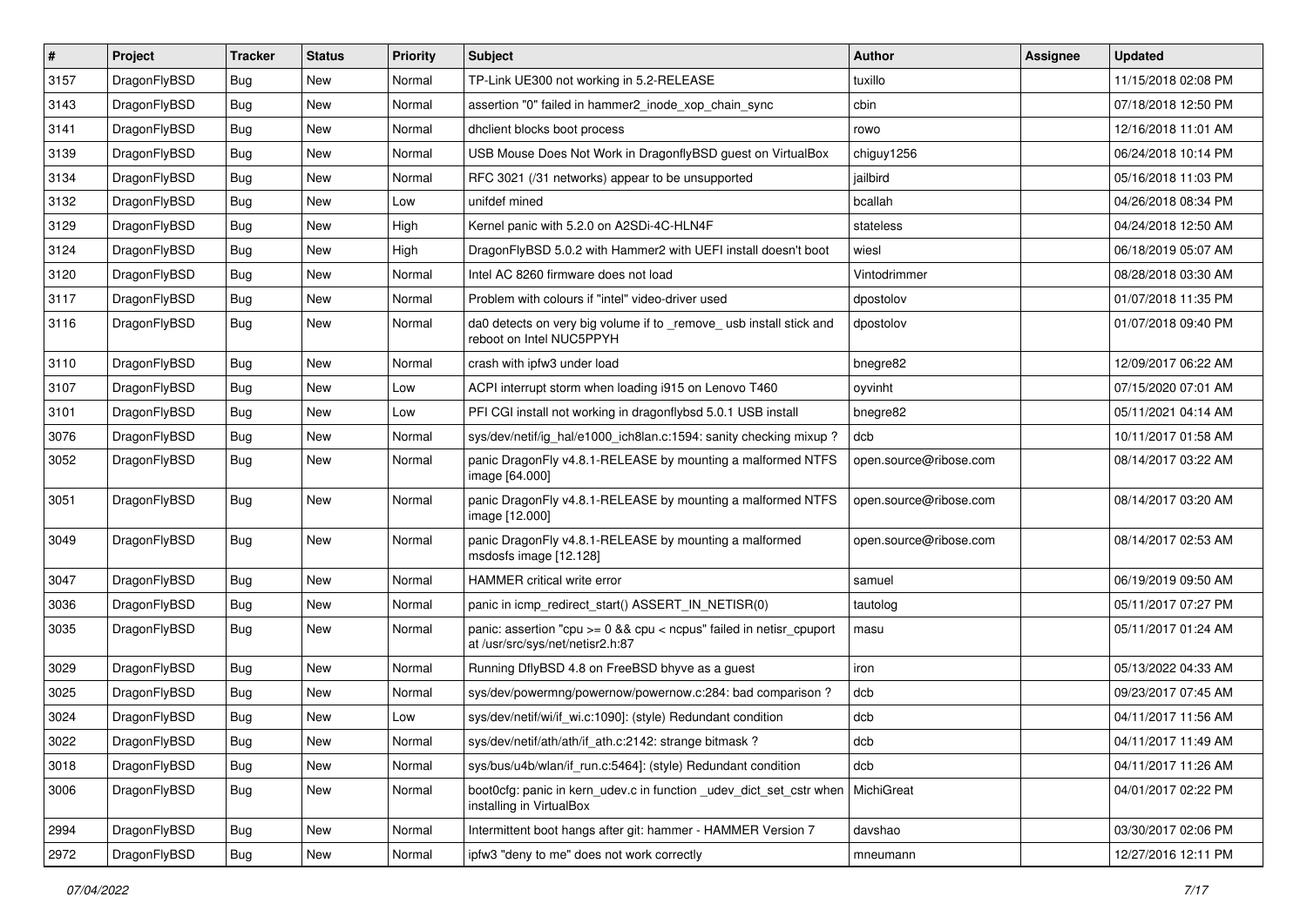| $\vert$ # | Project      | <b>Tracker</b> | <b>Status</b> | <b>Priority</b> | <b>Subject</b>                                                                                                       | <b>Author</b>    | Assignee | <b>Updated</b>      |
|-----------|--------------|----------------|---------------|-----------------|----------------------------------------------------------------------------------------------------------------------|------------------|----------|---------------------|
| 2970      | DragonFlyBSD | <b>Bug</b>     | <b>New</b>    | Normal          | kernel 4.7: "Is -I" causes panic on UDF filesystem: "bgetvp -<br>overlapping buffer"                                 | peeter           |          | 12/21/2016 02:46 AM |
| 2936      | DragonFlyBSD | <b>Bug</b>     | New           | Normal          | loader.efi crashes while loading kernel                                                                              | spaceille        |          | 08/20/2016 06:17 AM |
| 2931      | DragonFlyBSD | Bug            | New           | Low             | 'gdb' of 'vkernel' unable to print backtrace                                                                         | tofergus         |          | 07/26/2016 01:51 PM |
| 2930      | DragonFlyBSD | <b>Bug</b>     | <b>New</b>    | High            | 'objcache' causes panic during 'nfs_readdir'                                                                         | tofergus         |          | 07/26/2016 01:09 PM |
| 2924      | DragonFlyBSD | <b>Bug</b>     | <b>New</b>    | Normal          | cat -v fails to tag characters in extended table with M- prefix with<br>some locales                                 | sevan            |          | 07/11/2016 07:18 AM |
| 2917      | DragonFlyBSD | Bug            | <b>New</b>    | Normal          | da8: reading primary partition table: error accessing offset<br>000000000000 for 512                                 | liweitianux      |          | 05/11/2021 08:43 PM |
| 2915      | DragonFlyBSD | Bug            | <b>New</b>    | High            | Hammer mirror-copy problem                                                                                           | t dfbsd          |          | 08/25/2016 05:28 AM |
| 2898      | DragonFlyBSD | Bug            | <b>New</b>    | Normal          | <b>HAMMER</b> panic                                                                                                  | pavalos          |          | 11/03/2018 07:05 AM |
| 2892      | DragonFlyBSD | <b>Bug</b>     | <b>New</b>    | Normal          | swap_pager:indefinite wait bufferf error                                                                             | lhmwzy           |          | 02/21/2016 10:32 PM |
| 2891      | DragonFlyBSD | <b>Bug</b>     | New           | Normal          | Kernel panic in IEEE802.11 related code                                                                              | shamaz           |          | 05/29/2016 05:49 PM |
| 2890      | DragonFlyBSD | Bug            | <b>New</b>    | Normal          | not able to boot usb installer on Toshiba Chromebook 2                                                               | johnnywhishbone  |          | 02/22/2016 03:42 AM |
| 2887      | DragonFlyBSD | <b>Bug</b>     | New           | Low             | Missing extattr_namespace_to_string and<br>extattr string to namespace functions                                     | rubenk           |          | 02/06/2016 05:09 AM |
| 2886      | DragonFlyBSD | Bug            | <b>New</b>    | Normal          | dragonfly mail agent: sending a testmail causes high system load                                                     | worf             |          | 02/05/2016 05:53 AM |
| 2882      | DragonFlyBSD | <b>Bug</b>     | New           | Low             | bridge sends packets from individual interfaces                                                                      | arcade@b1t.name  |          | 01/09/2016 12:43 PM |
| 2881      | DragonFlyBSD | <b>Bug</b>     | New           | Normal          | Pulseaudio hangs/resets system when starting X11                                                                     | mneumann         |          | 01/09/2016 03:08 AM |
| 2878      | DragonFlyBSD | Bug            | New           | Low             | [fix] CCVER problem when using clang and cpu extensions<br>(intrinsics)                                              | arcade@b1t.name  |          | 06/24/2016 04:25 AM |
| 2877      | DragonFlyBSD | Bug            | New           | Low             | sed fails when working with UTF-8 locale and non-UTF symbols                                                         | arcade@b1t.name  |          | 12/30/2015 11:20 AM |
| 2874      | DragonFlyBSD | Bug            | <b>New</b>    | Normal          | make world DESTDIR=/emptydir fails                                                                                   | pascii           |          | 12/25/2015 07:04 AM |
| 2870      | DragonFlyBSD | Bug            | <b>New</b>    | High            | Broken text and icons when glamor acceleration is used                                                               | 375gnu           | ftigeot  | 01/31/2016 12:13 AM |
| 2863      | DragonFlyBSD | <b>Bug</b>     | <b>New</b>    | Normal          | HAMMER synch tid is zero                                                                                             | shamaz           |          | 12/12/2015 11:24 PM |
| 2859      | DragonFlyBSD | <b>Bug</b>     | New           | Low             | Installer configuration menu always highlights "Select timezone", no<br>matter which step was last completed.        | cgag             |          | 12/02/2015 01:54 PM |
| 2858      | DragonFlyBSD | <b>Bug</b>     | New           | Low             | Installer "Local or UTC" question should have "No" selected by<br>default.                                           | cgag             |          | 12/02/2015 01:18 PM |
| 2857      | DragonFlyBSD | Bug            | <b>New</b>    | Normal          | hammer stalls via bitcoin-gt                                                                                         | tkusumi          |          | 11/30/2015 06:52 AM |
| 2852      | DragonFlyBSD | <b>Bug</b>     | <b>New</b>    | Normal          | Hammer File System - hangs on undo during system boot / mount -<br>will not recover on DragonFlyBSD newer than 3.6.0 | abale            |          | 05/11/2021 04:07 AM |
| 2840      | DragonFlyBSD | Bug            | <b>New</b>    | Normal          | wrong voltage is reported                                                                                            | yellowrabbit2010 |          | 09/11/2015 06:09 PM |
| 2835      | DragonFlyBSD | <b>Bug</b>     | <b>New</b>    | Normal          | /usr/include/c++/5.0/bits/c++locale.h likes<br>POSIX_C_SOURCE>=200809                                                | davshao          |          | 11/18/2015 03:40 AM |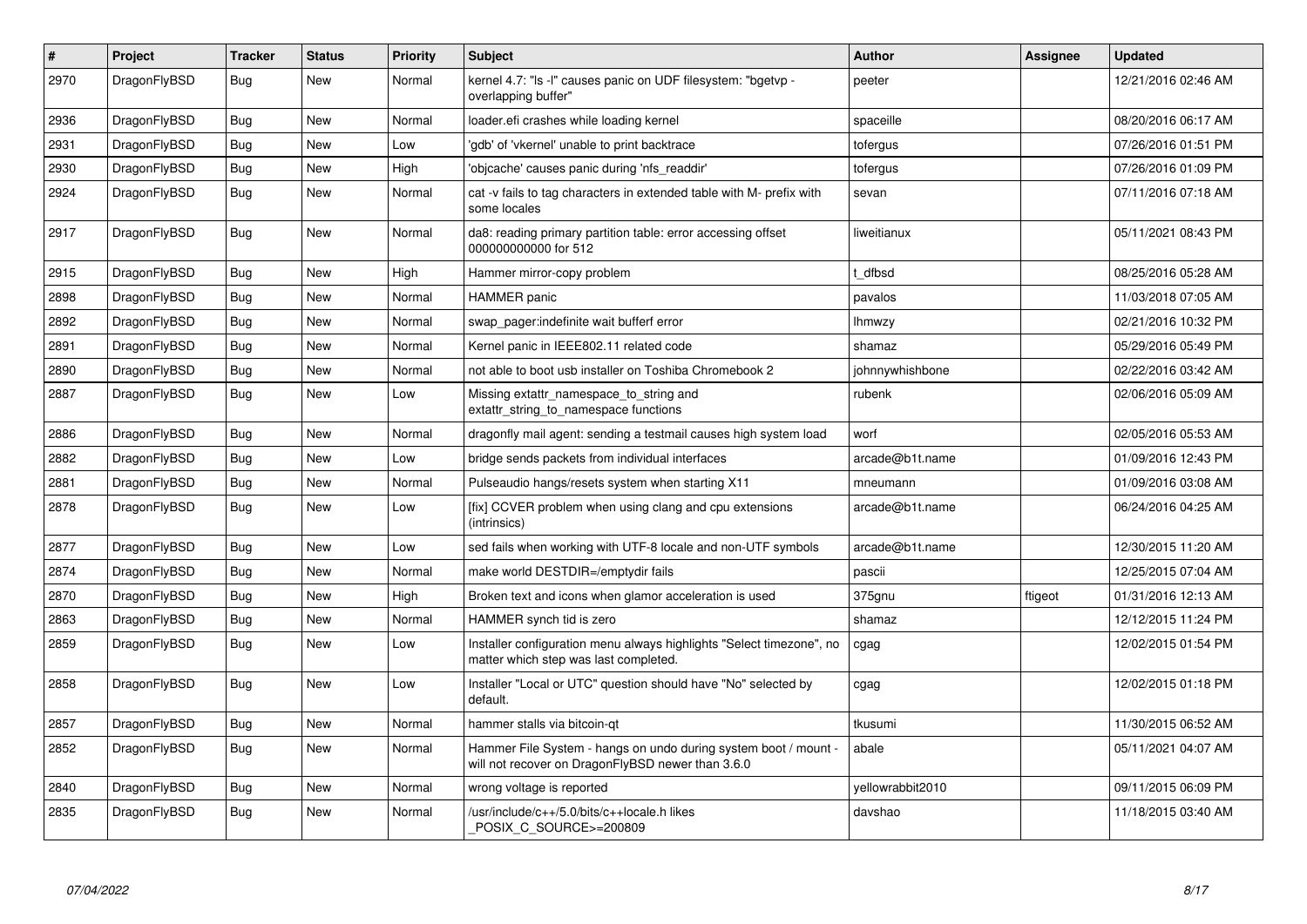| $\pmb{\#}$ | Project      | <b>Tracker</b> | <b>Status</b> | <b>Priority</b> | Subject                                                                                                                                                  | Author     | <b>Assignee</b> | <b>Updated</b>      |
|------------|--------------|----------------|---------------|-----------------|----------------------------------------------------------------------------------------------------------------------------------------------------------|------------|-----------------|---------------------|
| 2828       | DragonFlyBSD | Bug            | New           | High            | On AMD APUs and Bulldozer CPUs, the machdep.cpu_idle_hlt<br>sysctl should be 3 by default                                                                | vadaszi    | vadaszi         | 05/11/2021 04:07 AM |
| 2825       | DragonFlyBSD | <b>Bug</b>     | <b>New</b>    | High            | 3x dholient = hanging system (objoache exhausted)                                                                                                        | jaccovonb  | sepherosa       | 05/11/2021 03:55 AM |
| 2822       | DragonFlyBSD | Bug            | New           | Normal          | USB 3.0 stick throws "reading primary partition table: error<br>accessing offset 000[] for 152" error, while the stick works on any<br>other OS I tested | revuwa     | profmakx        | 06/29/2015 05:56 AM |
| 2820       | DragonFlyBSD | Bug            | <b>New</b>    | Normal          | TP-Link USB Wi-Fi adapter cannot be reattached to the system                                                                                             | shamaz     |                 | 05/22/2015 09:45 PM |
| 2816       | DragonFlyBSD | Bug            | New           | Normal          | A multitasking process being debugged can get stuck                                                                                                      | phma       |                 | 05/19/2015 03:57 AM |
| 2812       | DragonFlyBSD | Bug            | <b>New</b>    | Normal          | Panic on Intel DE3815TYKHE                                                                                                                               | tmorp      |                 | 05/14/2015 03:14 PM |
| 2809       | DragonFlyBSD | <b>Bug</b>     | <b>New</b>    | Normal          | hammer mirror-stream                                                                                                                                     | masu       |                 | 04/10/2015 12:33 AM |
| 2808       | DragonFlyBSD | <b>Bug</b>     | New           | Normal          | X freeze by switching between X and VT - results in black screen                                                                                         | lukesky333 |                 | 05/11/2021 03:55 AM |
| 2806       | DragonFlyBSD | Bug            | New           | Normal          | failed to configure a link-local address on ath $0$ (errno = 22)                                                                                         | Chingyuan  |                 | 05/25/2021 01:00 AM |
| 2803       | DragonFlyBSD | <b>Bug</b>     | <b>New</b>    | Normal          | HAMMER: Warning: UNDO area too small!                                                                                                                    | ftigeot    |                 | 03/11/2015 03:42 PM |
| 2802       | DragonFlyBSD | <b>Bug</b>     | New           | Normal          | USB Wifi urtwn0 crash from cd boot                                                                                                                       | opvalues   |                 | 03/10/2015 01:07 AM |
| 2799       | DragonFlyBSD | Bug            | <b>New</b>    | Normal          | Fatal trap 12 caused by moused(8) -p/dev/cual0                                                                                                           | opvalues   |                 | 03/04/2015 11:01 PM |
| 2788       | DragonFlyBSD | <b>Bug</b>     | New           | Normal          | ioctl GSLICEINFO: Not working for vnode slice                                                                                                            | mneumann   |                 | 02/12/2015 07:49 AM |
| 2746       | DragonFlyBSD | Bug            | New           | Normal          | some fraction of xterms started from the xmonad window manager<br>get killed with SIGALRM                                                                | isenmann   | profmakx        | 12/28/2014 02:51 AM |
| 2738       | DragonFlyBSD | Bug            | <b>New</b>    | Normal          | Hammer: Strange behavior when trying to recover old version of<br>moved file                                                                             | roland     |                 | 11/20/2014 08:02 AM |
| 2736       | DragonFlyBSD | <b>Bug</b>     | <b>New</b>    | High            | kernel panics on acpi_timer_probe function                                                                                                               | cnb        |                 | 05/11/2021 03:55 AM |
| 2735       | DragonFlyBSD | <b>Bug</b>     | New           | Urgent          | iwn panics SYSSASSERT                                                                                                                                    | cnb        |                 | 05/11/2021 03:55 AM |
| 2712       | DragonFlyBSD | Bug            | <b>New</b>    | Normal          | connect(2) returns EINVAL when retrying after ECONNREFUSED                                                                                               | jorisgio   |                 | 08/14/2014 05:31 PM |
| 2708       | DragonFlyBSD | <b>Bug</b>     | New           | Normal          | unable to send TCP nor UDP on age(4) interface                                                                                                           | dermiste   |                 | 05/11/2021 03:54 AM |
| 2688       | DragonFlyBSD | Bug            | New           | Normal          | 67613368bdda7 Fix wrong checks for U4B presence Asrock Z77M<br>difficulty detecting USB keyboard                                                         | davshao    |                 | 06/28/2014 07:08 PM |
| 2687       | DragonFlyBSD | <b>Bug</b>     | New           | Normal          | natacontrol software RAID in installer                                                                                                                   | csmelosky  |                 | 06/22/2014 12:03 PM |
| 2680       | DragonFlyBSD | Bug            | <b>New</b>    | Low             | boot0cfg update makes box unbootable                                                                                                                     | herrgard   |                 | 06/10/2014 06:02 AM |
| 2675       | DragonFlyBSD | <b>Bug</b>     | New           | Low             | Ultimate N WiFi Link 5300 get iwn_intr: fatal firmware error on 5GHz                                                                                     | revuwa     |                 | 05/11/2021 04:07 AM |
| 2674       | DragonFlyBSD | Bug            | New           | Normal          | <b>GPT Support</b>                                                                                                                                       | ftigeot    |                 | 12/28/2015 02:54 PM |
| 2657       | DragonFlyBSD | Bug            | New           | High            | Needs acl to migrate our servers                                                                                                                         | ferney     |                 | 03/31/2014 11:37 AM |
| 2652       | DragonFlyBSD | <b>Bug</b>     | New           | Normal          | 189a0ff3761b47  ix: Implement MSI-X support locks up Lenovo<br>S10 Intel Atom n270                                                                       | davshao    |                 | 05/14/2014 01:55 AM |
| 2647       | DragonFlyBSD | <b>Bug</b>     | New           | Normal          | HAMMER panic on 3.6.0                                                                                                                                    | tuxillo    |                 | 05/11/2021 03:54 AM |
| 2645       | DragonFlyBSD | Bug            | New           | Normal          | panic with dsched fq and ioprio                                                                                                                          | jyoung15   |                 | 02/20/2014 07:29 AM |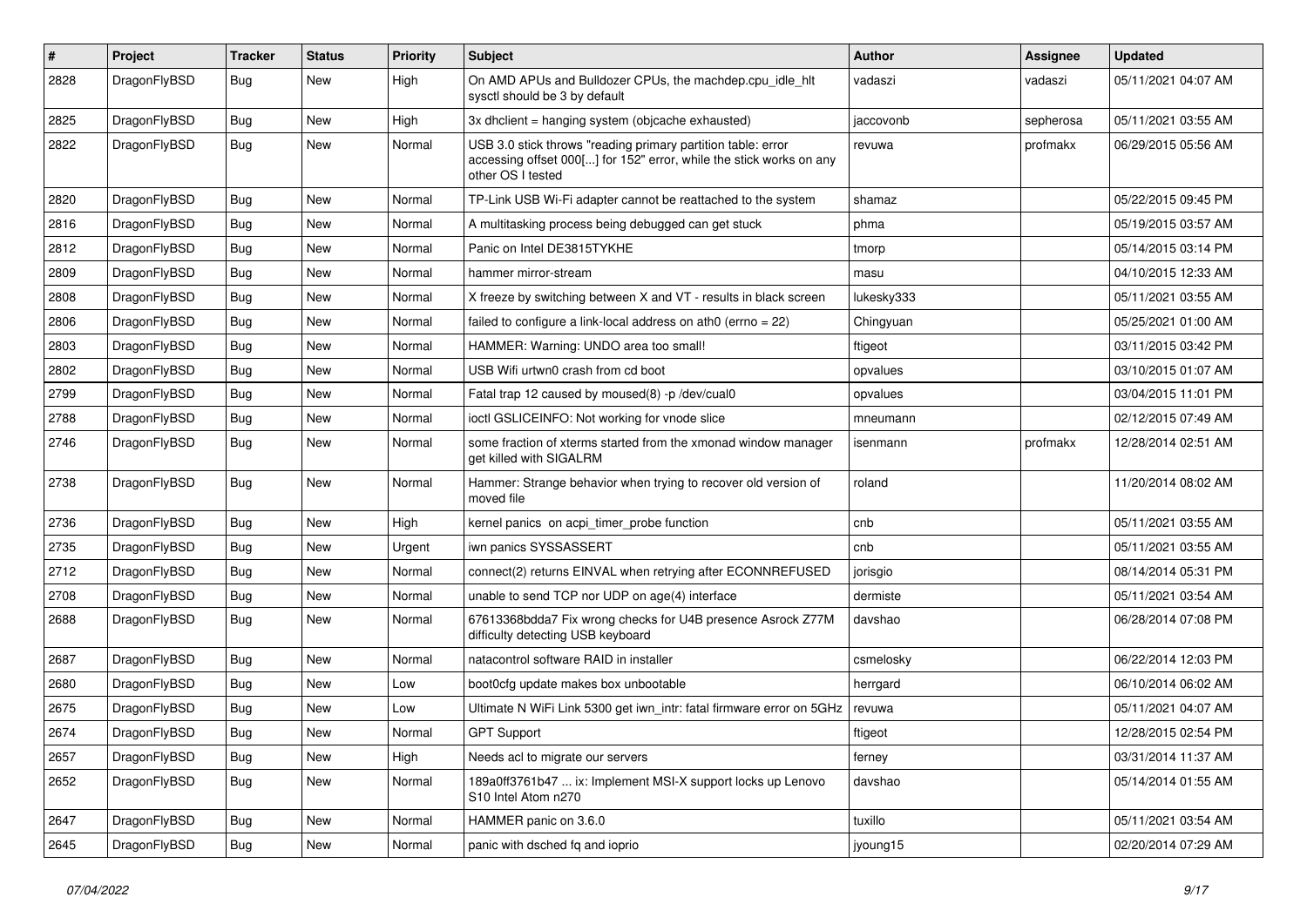| $\pmb{\#}$ | Project      | <b>Tracker</b> | <b>Status</b> | <b>Priority</b> | Subject                                                                                                        | <b>Author</b>     | Assignee  | <b>Updated</b>      |
|------------|--------------|----------------|---------------|-----------------|----------------------------------------------------------------------------------------------------------------|-------------------|-----------|---------------------|
| 2641       | DragonFlyBSD | Bug            | <b>New</b>    | Normal          | Panic when loading natapci as module                                                                           | tuxillo           |           | 05/11/2021 03:54 AM |
| 2630       | DragonFlyBSD | Bug            | New           | Normal          | Bring in latest iconv fixes from FreeBSD10 as well as csmapper<br>updates                                      | tuxillo           |           | 05/11/2021 03:54 AM |
| 2629       | DragonFlyBSD | Bug            | <b>New</b>    | Normal          | Replace gcc44 with llvm34, clang34, and libc++                                                                 | tuxillo           |           | 06/02/2014 02:30 PM |
| 2626       | DragonFlyBSD | Bug            | New           | Normal          | iwn driver drops with error: "firmware error 'iwn_intr: fatal firmware<br>error"                               | rodyaj            |           | 01/09/2014 05:50 AM |
| 2622       | DragonFlyBSD | Bug            | <b>New</b>    | Normal          | VAIO FIT15E fn keys support                                                                                    | nonsolosoft       |           | 12/31/2013 01:31 AM |
| 2621       | DragonFlyBSD | Bug            | <b>New</b>    | Normal          | core dump using cdrom                                                                                          | nonsolosoft       |           | 12/27/2013 12:43 AM |
| 2620       | DragonFlyBSD | Bug            | <b>New</b>    | Normal          | moused problem                                                                                                 | FilippoMo         |           | 12/20/2013 10:32 AM |
| 2619       | DragonFlyBSD | Bug            | <b>New</b>    | Normal          | DragonFly 3.6 can't be installed on a 6TB volume                                                               | ftigeot           |           | 02/23/2014 11:55 PM |
| 2618       | DragonFlyBSD | Bug            | <b>New</b>    | Normal          | mouse problem on RELEASE-3 6 0                                                                                 | FilippoMo         |           | 12/20/2013 03:26 AM |
| 2611       | DragonFlyBSD | Bug            | <b>New</b>    | Normal          | Change in IP address results in network not working                                                            | phma              |           | 12/05/2013 07:55 PM |
| 2609       | DragonFlyBSD | Bug            | New           | Normal          | master: panic: assertion<br>"LWKT_TOKEN_HELD_ANY(vm_object_token(object))" failed in<br>swp_pager_lookup       | thomas.nikolajsen |           | 11/28/2013 11:36 AM |
| 2604       | DragonFlyBSD | Bug            | <b>New</b>    | Normal          | dell laptop does not boot with LATEST                                                                          | isenmann          |           | 11/20/2013 02:07 AM |
| 2598       | DragonFlyBSD | Bug            | <b>New</b>    | Normal          | i386 via USB Booting                                                                                           | mbzadegan         |           | 10/21/2013 02:28 AM |
| 2595       | DragonFlyBSD | Bug            | <b>New</b>    | Normal          | DragonFly 3.4.3 crashes on SUN Blade X6250 with Qlogic ISP 2432<br>FC card                                     | Turvamies         |           | 10/07/2013 11:53 AM |
| 2587       | DragonFlyBSD | Bug            | <b>New</b>    | Normal          | SATA DVD writer not detected by DragonFly                                                                      | srussell          |           | 09/04/2020 08:55 AM |
| 2586       | DragonFlyBSD | Bug            | <b>New</b>    | Normal          | pf: "modulate" state seems problematic                                                                         | srussell          |           | 09/25/2013 07:36 PM |
| 2585       | DragonFlyBSD | Bug            | New           | Normal          | Dfly 3.4.3 on ESXi 5.1, HP Smart Array P410 passthrough<br>recognised, but not functioning                     | yggdrasil         | swildner  | 05/09/2022 08:14 AM |
| 2577       | DragonFlyBSD | Bug            | <b>New</b>    | Normal          | virtio-blk iops performance is cpu limited on high end devices                                                 | gjs278            | vsrinivas | 08/01/2013 02:28 PM |
| 2569       | DragonFlyBSD | Bug            | <b>New</b>    | Normal          | ctime NFS                                                                                                      | ferney            |           | 08/11/2013 04:35 AM |
| 2568       | DragonFlyBSD | Bug            | <b>New</b>    | Normal          | AHCI panic                                                                                                     | josepht           |           | 06/07/2013 05:52 PM |
| 2565       | DragonFlyBSD | Bug            | <b>New</b>    | Normal          | "ifconfig ix0 up" panic                                                                                        | Itpig402a         |           | 06/03/2013 05:46 AM |
| 2557       | DragonFlyBSD | Bug            | <b>New</b>    | Normal          | stock 3.4.1 kernel halts during booting if dm and dm_target_crypt<br>are loaded and RAID controller is present | phma              |           | 05/12/2013 10:38 PM |
| 2552       | DragonFlyBSD | Bug            | <b>New</b>    | Low             | hammer recovery should indicate progress                                                                       | phma              |           | 05/03/2013 12:13 AM |
| 2547       | DragonFlyBSD | <b>Bug</b>     | New           | High            | crashed while doing a dry run of pkg_rolling-replace                                                           | phma              |           | 04/18/2013 10:40 PM |
| 2544       | DragonFlyBSD | Bug            | New           | Normal          | live DVD system boot (menu option 1) caused db> prompt on<br>PE1950                                            | estrabd           |           | 05/11/2021 03:54 AM |
| 2535       | DragonFlyBSD | Bug            | New           | Normal          | Imap processes apparentlt blocked on disk I/O                                                                  | ftigeot           |           | 04/02/2013 09:31 AM |
| 2531       | DragonFlyBSD | Bug            | New           | Normal          | camcontrol fails to disable APM                                                                                | m.lombardi85      |           | 03/23/2013 12:28 PM |
| 2529       | DragonFlyBSD | Bug            | New           | Low             | Sundance network adapter is not detected and attached                                                          | kworr             |           | 03/25/2013 02:29 AM |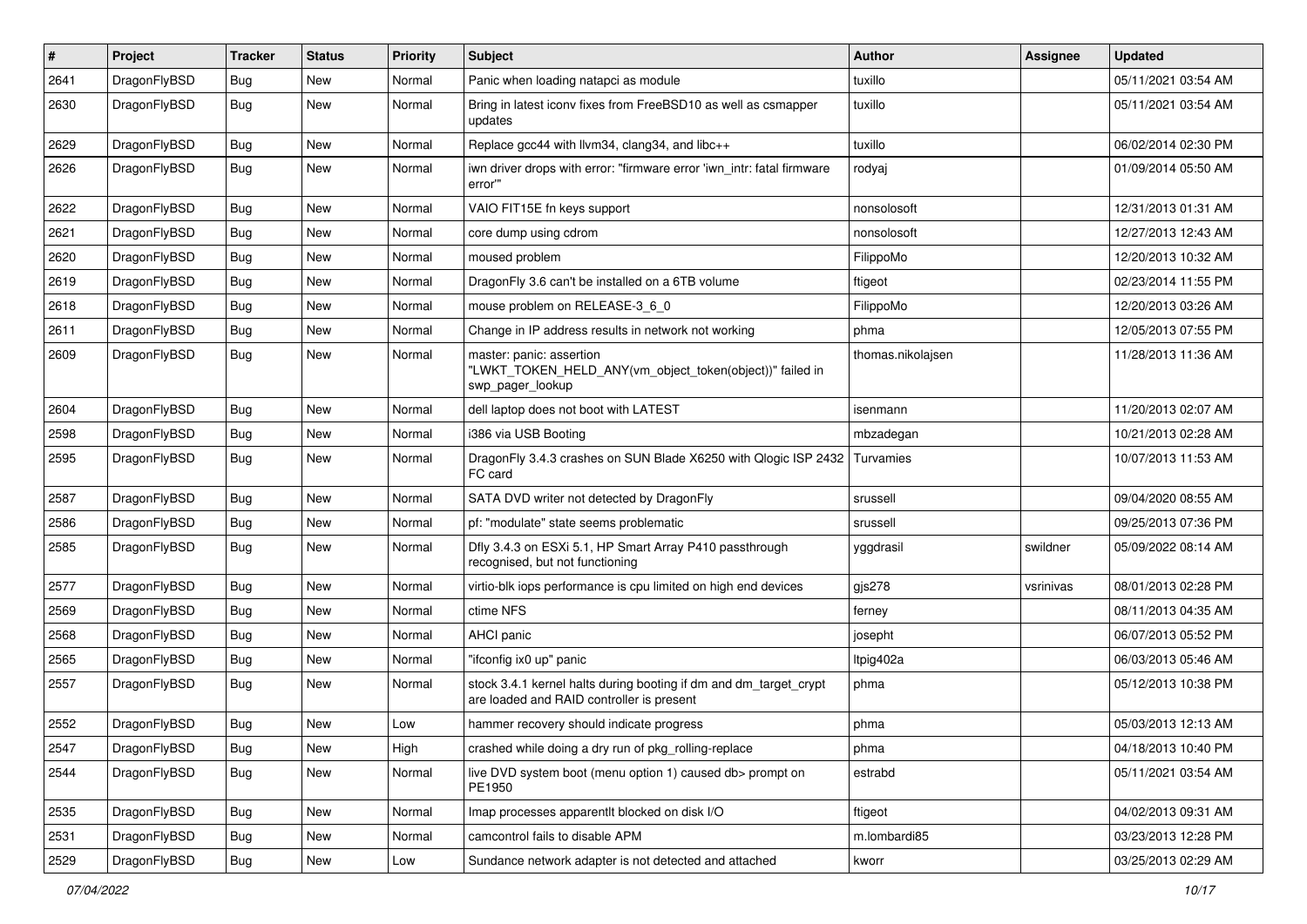| #    | Project      | <b>Tracker</b> | <b>Status</b> | <b>Priority</b> | Subject                                                                                                                      | <b>Author</b>     | Assignee  | <b>Updated</b>      |
|------|--------------|----------------|---------------|-----------------|------------------------------------------------------------------------------------------------------------------------------|-------------------|-----------|---------------------|
| 2526 | DragonFlyBSD | Bug            | <b>New</b>    | Normal          | hammer cleanup doesn't run on first day of DST                                                                               | pavalos           |           | 10/18/2016 05:28 PM |
| 2520 | DragonFlyBSD | <b>Bug</b>     | New           | Normal          | panic: assertion "IS_SERIALIZED((ifp->if_serializer))" failed in<br>if default serialize assert at /usr/src/sys/net/if.c:437 | ano               |           | 03/09/2013 12:14 AM |
| 2509 | DragonFlyBSD | Bug            | <b>New</b>    | Normal          | Redefinition of DIRBLKSIZ in restore(8)                                                                                      | swildner          |           | 06/04/2022 04:40 AM |
| 2498 | DragonFlyBSD | Bug            | <b>New</b>    | Normal          | DFBSD v3.2.2-RELEASE - LIST_FIRST(&bp->b_dep) == NULL"<br>failed in vfs vmio release                                         | tuxillo           |           | 05/31/2022 04:09 PM |
| 2496 | DragonFlyBSD | Bug            | <b>New</b>    | Normal          | NTFS malloc limit exceeded                                                                                                   | plasmob           | tuxillo   | 02/19/2013 08:47 AM |
| 2495 | DragonFlyBSD | Bug            | New           | High            | DFBSD v3.3.0.960.g553fe7 - ocnt != 0" failed in<br>prop_object_release                                                       | tuxillo           |           | 05/31/2022 04:08 PM |
| 2493 | DragonFlyBSD | Bug            | New           | Normal          | vidcontrol: invalid video mode name                                                                                          | Svarov            |           | 01/24/2013 09:55 AM |
| 2490 | DragonFlyBSD | <b>Bug</b>     | <b>New</b>    | Normal          | nmalloc should color addresses to avoid cache bank conflictsw                                                                | vsrinivas         |           | 06/10/2014 05:51 AM |
| 2489 | DragonFlyBSD | <b>Bug</b>     | New           | Normal          | nmalloc doesn't cache VA for allocations > 8KB                                                                               | vsrinivas         |           | 06/10/2014 05:51 AM |
| 2473 | DragonFlyBSD | Bug            | <b>New</b>    | Normal          | Kernel crash when trying to up the wpi0 device (Dfly<br>v3.3.0.758.g47388-DEVELOPMENT)                                       | tomaz             |           | 02/24/2014 08:50 AM |
| 2453 | DragonFlyBSD | Bug            | <b>New</b>    | Normal          | panic: assertion "gd->gd_spinlocks == 0" failed                                                                              | Johannes.Hofmann  |           | 11/12/2012 12:54 PM |
| 2444 | DragonFlyBSD | <b>Bug</b>     | New           | Normal          | Crash during Hammer overnight cleanup                                                                                        | justin            |           | 11/04/2012 07:58 AM |
| 2436 | DragonFlyBSD | Bug            | New           | Normal          | panic: assertion "lp->lwp_qcpu == dd->cpuid" failed in<br>dfly_acquire_curproc                                               | thomas.nikolajsen |           | 01/23/2013 11:07 AM |
| 2434 | DragonFlyBSD | Bug            | <b>New</b>    | Normal          | BTX Halted - Boot fails on USB/GUI                                                                                           | lucmv             |           | 10/17/2012 08:12 PM |
| 2430 | DragonFlyBSD | <b>Bug</b>     | <b>New</b>    | Normal          | Alternate Password Hash method                                                                                               | robin.carey1      |           | 10/07/2012 06:28 AM |
| 2423 | DragonFlyBSD | Bug            | <b>New</b>    | Urgent          | After multiple panics/locks, hitting KKASSERT in<br>hammer_init_cursor                                                       | rumcic            |           | 09/18/2012 02:28 AM |
| 2421 | DragonFlyBSD | Bug            | <b>New</b>    | High            | Kernel panic: vm_fault: page 0xc0f70000 not busy!                                                                            | lentferj          |           | 10/03/2012 08:16 AM |
| 2416 | DragonFlyBSD | <b>Bug</b>     | <b>New</b>    | Normal          | ' entry can be removed on mounted nfs filesystem                                                                             | ftigeot           | tuxillo   | 06/03/2014 04:40 AM |
| 2412 | DragonFlyBSD | <b>Bug</b>     | <b>New</b>    | Normal          | wlan0 fails to get address via dhclient                                                                                      | nonsolosoft       |           | 08/30/2012 05:55 AM |
| 2403 | DragonFlyBSD | Bug            | <b>New</b>    | Low             | newfs -E doesn't handle /dev/serno device names properly                                                                     | ftigeot           |           | 08/17/2012 05:07 AM |
| 2389 | DragonFlyBSD | <b>Bug</b>     | <b>New</b>    | Normal          | computer crashed while listing processes                                                                                     | phma              |           | 06/18/2012 02:49 PM |
| 2387 | DragonFlyBSD | <b>Bug</b>     | New           | Normal          | hammer ignores -t during dedup                                                                                               | phma              |           | 06/17/2012 12:30 PM |
| 2371 | DragonFlyBSD | <b>Bug</b>     | <b>New</b>    | Normal          | Timezone problem with America/Sao_Paulo                                                                                      | raitech           |           | 05/17/2012 01:42 PM |
| 2370 | DragonFlyBSD | Bug            | <b>New</b>    | Normal          | panic: ffs valloc: dup alloc                                                                                                 | marino            | vsrinivas | 02/01/2013 09:28 AM |
| 2369 | DragonFlyBSD | <b>Bug</b>     | New           | Normal          | panic: Bad link elm 0xffffffe07edf6068 next->prev != elm                                                                     | jaydg             |           | 08/15/2012 03:04 AM |
| 2331 | DragonFlyBSD | <b>Bug</b>     | New           | Normal          | reading mouse mode from unopen file descriptor hangs mouse<br>driver                                                         | phma              |           | 03/14/2012 09:43 AM |
| 2329 | DragonFlyBSD | <b>Bug</b>     | New           | Normal          | ibm x3550 & acpi                                                                                                             | ano               |           | 06/03/2014 11:37 AM |
| 2324 | DragonFlyBSD | Bug            | New           | Normal          | natacotrol support > 2TB not working even after the ftigeot patch                                                            | zenny             |           | 03/03/2012 01:00 AM |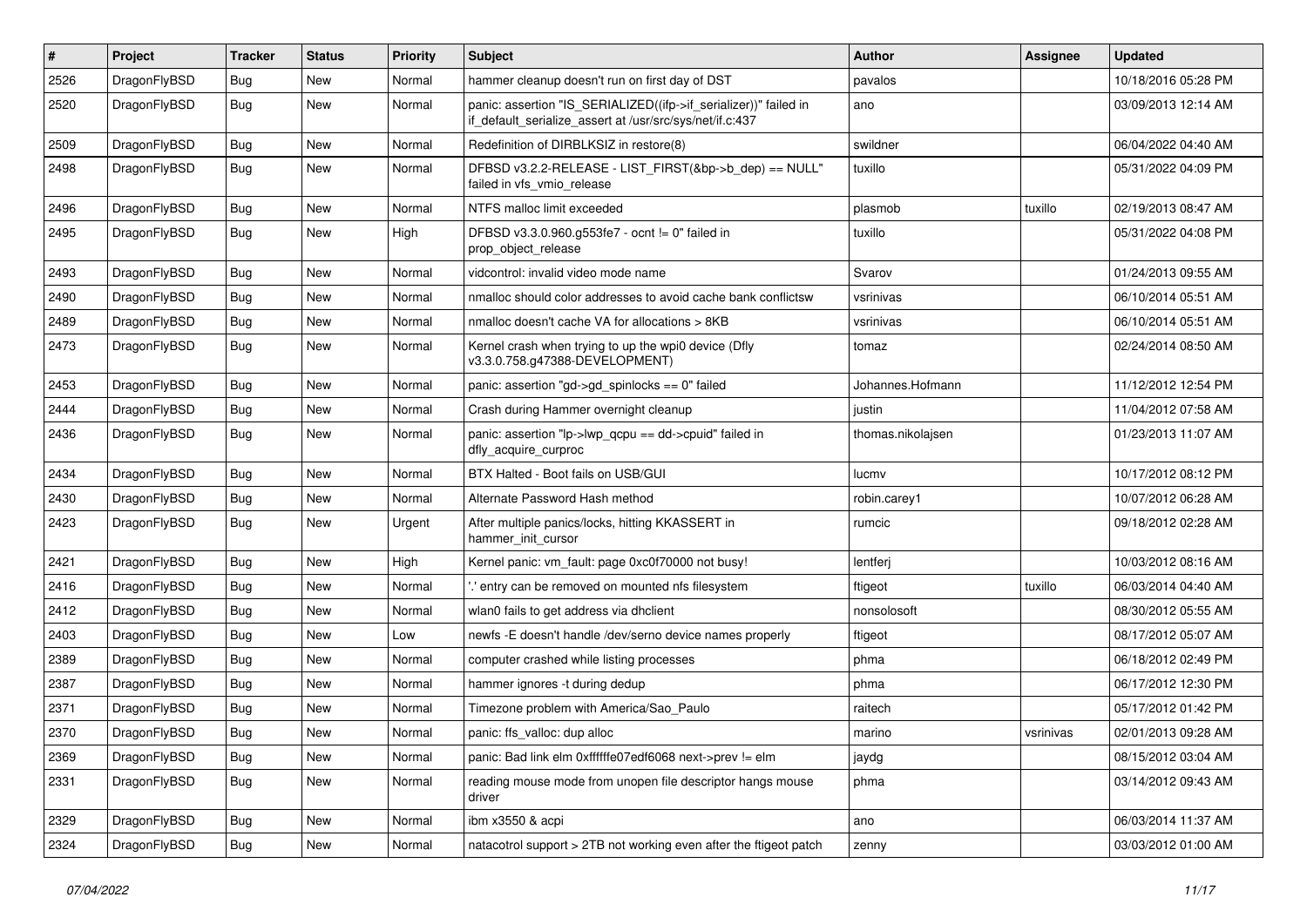| $\vert$ # | Project      | <b>Tracker</b> | <b>Status</b> | <b>Priority</b> | <b>Subject</b>                                                                                             | Author       | Assignee | <b>Updated</b>      |
|-----------|--------------|----------------|---------------|-----------------|------------------------------------------------------------------------------------------------------------|--------------|----------|---------------------|
| 2319      | DragonFlyBSD | Bug            | New           | Normal          | crypt/passwd forward compat                                                                                | c.turner1    |          | 02/28/2012 12:39 PM |
| 2316      | DragonFlyBSD | Bug            | New           | Normal          | Ungraceful invalid password handling for adding a new user in the<br>installer                             | rune         |          | 04/27/2012 11:23 PM |
| 2311      | DragonFlyBSD | <b>Bug</b>     | <b>New</b>    | Normal          | Xorg crash having something to do with drm                                                                 | phma         |          | 02/22/2012 09:59 AM |
| 2308      | DragonFlyBSD | <b>Bug</b>     | <b>New</b>    | Normal          | System freeze when unloading snd_hda                                                                       | jaydg        |          | 02/19/2012 07:15 AM |
| 2306      | DragonFlyBSD | <b>Bug</b>     | New           | Normal          | a crash starts the kernel debugger in text mode, but just reboots in X                                     | phma         |          | 02/11/2012 08:02 PM |
| 2297      | DragonFlyBSD | Bug            | <b>New</b>    | Normal          | strange NFS (client) error messages / problems                                                             | Anonymous    |          | 02/19/2012 02:59 PM |
| 2292      | DragonFlyBSD | Bug            | New           | Normal          | re interface with jumbo frames (mtu larger than 1500) hangs after<br>some traffic                          | Anonymous    |          | 01/31/2012 12:11 AM |
| 2287      | DragonFlyBSD | Bug            | New           | Normal          | HAMMER(ROOT) Illegal UNDO TAIL signature at<br>300000001967c000                                            | y0n3t4n1     |          | 11/07/2018 01:22 AM |
| 2283      | DragonFlyBSD | Bug            | New           | Normal          | DFBSD DragonFly v2.13.0.957.g4f459 - pmap_release: page<br>should already be gone 0xc27120bc               | tuxillo      |          | 01/23/2012 03:03 AM |
| 2265      | DragonFlyBSD | Bug            | <b>New</b>    | Normal          | mbsrtowcs does not properly handle invalid mbstate t in ps                                                 | c.turner1    | swildner | 01/10/2012 07:56 PM |
| 2254      | DragonFlyBSD | Bug            | New           | Normal          | panic: assertion "ref < &td->td_toks_end" failed in lwkt_gettoken at<br>/usr/src/sys/kern/lwkt_token.c:588 | eocallaghan  |          | 12/05/2011 10:21 PM |
| 2252      | DragonFlyBSD | Bug            | New           | Low             | snd hda not useable if loaded via /boot/loader.conf                                                        | xbit         | swildner | 12/14/2011 12:23 AM |
| 2250      | DragonFlyBSD | Bug            | <b>New</b>    | Normal          | Kernel panic                                                                                               | adamk        |          | 11/23/2018 01:10 AM |
| 2248      | DragonFlyBSD | <b>Bug</b>     | New           | Normal          | sysctl panic                                                                                               | pavalos      |          | 11/23/2011 06:23 PM |
| 2245      | DragonFlyBSD | Bug            | New           | Normal          | panic: assertion "ref < &td->td_toks_end" failed in lwkt_gettoken at<br>/usr/src/sys/kern/lwkt token.c:588 | juanfra684   |          | 11/22/2011 07:41 PM |
| 2224      | DragonFlyBSD | Bug            | <b>New</b>    | Normal          | v2.13.0.291.gaa7ec - Panic on fq while installing world                                                    | tuxillo      |          | 11/18/2011 01:40 AM |
| 2210      | DragonFlyBSD | Bug            | New           | Normal          | Bugtracker cannot assign default project for new users                                                     | ahuete.devel |          | 11/17/2011 11:30 AM |
| 2199      | DragonFlyBSD | Bug            | New           | Normal          | screen segfaults if utmpx isn't present                                                                    | pavalos      |          | 11/15/2011 10:52 PM |
| 2182      | DragonFlyBSD | Bug            | New           | Normal          | if msk PHY FIFO underrun/overflow                                                                          | nonsolosoft  |          | 09/03/2012 06:39 AM |
| 2171      | DragonFlyBSD | Bug            | New           | Normal          | DFBSD v2.13.0.151.gdc8442 - panic: assertion "(*ptep &<br>$(PG_MANAGED PG_V)$ == PG_V"                     | tuxillo      |          | 11/04/2011 05:06 PM |
| 2167      | DragonFlyBSD | Bug            | <b>New</b>    | Normal          | shutdown/reboot fails after uptime msg                                                                     | marino       |          | 11/28/2011 03:01 AM |
| 2166      | DragonFlyBSD | <b>Bug</b>     | <b>New</b>    | Normal          | DFBSD v2.13.0.109.g05b9d - Strange lockups                                                                 | tuxillo      |          | 10/29/2011 11:20 AM |
| 2164      | DragonFlyBSD | <b>Bug</b>     | New           | Normal          | panic on reboot from usb.                                                                                  | eocallaghan  |          | 10/27/2011 09:29 AM |
| 2161      | DragonFlyBSD | <b>Bug</b>     | New           | Normal          | Outdated xorg.conf file gets installed into etc and screws up mouse                                        | eocallaghan  |          | 10/27/2011 01:51 PM |
| 2158      | DragonFlyBSD | <b>Bug</b>     | New           | Normal          | iwn panics with assertion on boot.                                                                         | eocallaghan  |          | 10/24/2011 04:13 PM |
| 2154      | DragonFlyBSD | <b>Bug</b>     | New           | Normal          | vkernel copyout() doesn't return EFAULT on error                                                           | vsrinivas    |          | 10/20/2011 03:53 AM |
| 2153      | DragonFlyBSD | Bug            | New           | Normal          | Too many unuseful warnings at boot                                                                         | juanfra684   |          | 10/18/2011 10:16 PM |
| 2141      | DragonFlyBSD | <b>Bug</b>     | New           | Urgent          | loader and/or documentation broken                                                                         | sjg          |          | 01/20/2012 10:51 AM |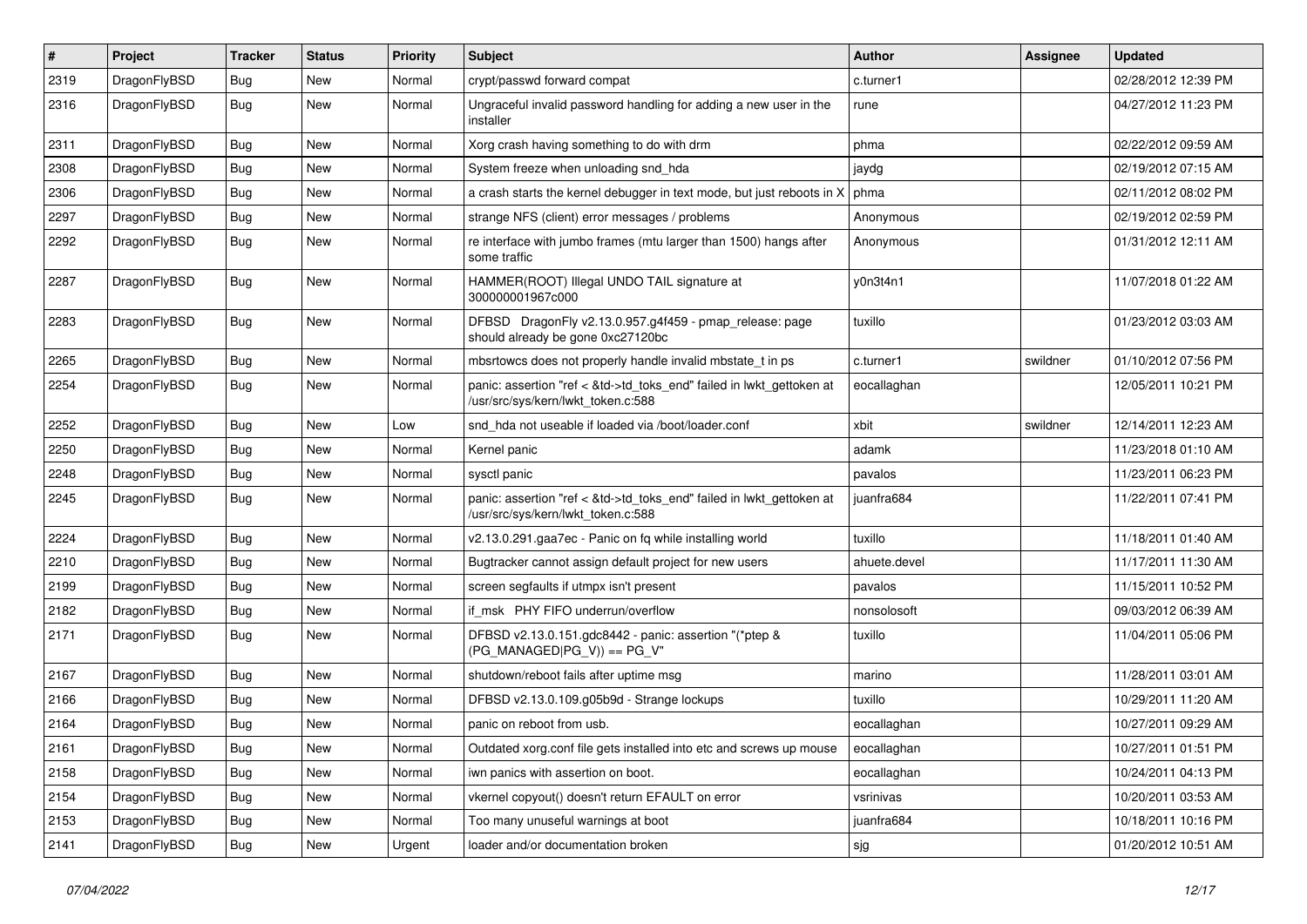| $\vert$ # | Project      | <b>Tracker</b> | <b>Status</b> | <b>Priority</b> | Subject                                                                                    | <b>Author</b> | Assignee  | <b>Updated</b>      |
|-----------|--------------|----------------|---------------|-----------------|--------------------------------------------------------------------------------------------|---------------|-----------|---------------------|
| 2140      | DragonFlyBSD | <b>Bug</b>     | New           | High            | hammer io delallocate panic with 'duplicate entry' message                                 | ttw           |           | 10/07/2011 12:22 PM |
| 2138      | DragonFlyBSD | <b>Bug</b>     | <b>New</b>    | Normal          | > 100% CPU usage                                                                           | robin.carey1  |           | 09/26/2011 12:20 PM |
| 2136      | DragonFlyBSD | Bug            | <b>New</b>    | Normal          | socketpair() doesn't free file descriptors on copyout failure                              | vsrinivas     |           | 04/05/2013 09:13 AM |
| 2129      | DragonFlyBSD | <b>Bug</b>     | New           | Normal          | DFBSD v2.11.0.661.gf9438 i386 - panic: lockmgr thrd_sleep                                  | tuxillo       |           | 09/05/2011 09:49 AM |
| 2125      | DragonFlyBSD | Bug            | <b>New</b>    | Normal          | Weird garbage in dmesg                                                                     | herrgard      |           | 08/30/2011 08:04 PM |
| 2124      | DragonFlyBSD | <b>Bug</b>     | New           | Normal          | getty repeating too quickly on port /dev/ttyv0                                             | sgeorge.ml    |           | 09/01/2011 04:28 AM |
| 2123      | DragonFlyBSD | <b>Bug</b>     | <b>New</b>    | Normal          | hammer is losing files                                                                     | schmir        |           | 08/30/2011 07:56 PM |
| 2117      | DragonFlyBSD | <b>Bug</b>     | New           | High            | ACPI and/or bce(4) problem with 2.11.0.673.g0d557 on HP DL380<br>G6                        | pauska        |           | 08/22/2011 10:15 AM |
| 2115      | DragonFlyBSD | Bug            | <b>New</b>    | Normal          | [msk] system freeze after receive some paquet                                              | bsdsx         |           | 08/22/2011 10:22 AM |
| 2113      | DragonFlyBSD | <b>Bug</b>     | <b>New</b>    | Normal          | nmalloc threaded program fork leak                                                         | vsrinivas     | vsrinivas | 08/11/2011 07:25 PM |
| 2107      | DragonFlyBSD | <b>Bug</b>     | New           | Normal          | 2.10.1 sata dvd drive issue                                                                | ausppc        |           | 07/31/2011 08:41 PM |
| 2104      | DragonFlyBSD | Bug            | New           | Normal          | network configuration seg. fault on install CD                                             | navratil      |           | 07/26/2011 07:55 AM |
| 2099      | DragonFlyBSD | <b>Bug</b>     | New           | Normal          | page fault panic in vm system                                                              | pavalos       |           | 07/10/2011 08:51 AM |
| 2095      | DragonFlyBSD | <b>Bug</b>     | New           | Low             | Running installer post-install: Unsupported DFUI transport "                               | greenrd       |           | 06/26/2011 09:20 AM |
| 2094      | DragonFlyBSD | <b>Bug</b>     | New           | Normal          | Segfault when gdb printing backtrace from core dump                                        | greenrd       |           | 06/25/2011 04:14 PM |
| 2092      | DragonFlyBSD | <b>Bug</b>     | New           | Normal          | Panic: Bad link elm 0x next->prev != elm                                                   | masterblaster | dillon    | 12/04/2011 12:49 PM |
| 2085      | DragonFlyBSD | Bug            | New           | Normal          | panic: assertion: (m->flags & PG_MAPPED) == 0 in<br>vm_page_free_toq                       | vsrinivas     |           | 06/10/2011 07:48 AM |
| 2084      | DragonFlyBSD | Bug            | New           | Normal          | DFBSD v2.11.0.242.g4d317 - panic: zone: entry not free                                     | tuxillo       |           | 07/03/2012 01:23 AM |
| 2082      | DragonFlyBSD | Bug            | <b>New</b>    | Normal          | dfbsd 2.10.1 amd64 - mc port build error with 'bmake bin-install'                          | sun-doctor    |           | 05/25/2011 07:18 PM |
| 2080      | DragonFlyBSD | <b>Bug</b>     | New           | Normal          | panic: lockmgr thrd sleep: called from interrupt, ipi, or hard code<br>section             | rumcic        |           | 05/30/2011 05:06 PM |
| 2078      | DragonFlyBSD | Bug            | <b>New</b>    | Normal          | DFBSD i386 v2.11.0.201.g3ed2f - Panic during installworld into a<br>vn0 device             | tuxillo       |           | 05/19/2011 07:50 PM |
| 2077      | DragonFlyBSD | Bug            | New           | Normal          | USB devices conflicting                                                                    | srussell      |           | 05/17/2011 05:12 PM |
| 2075      | DragonFlyBSD | <b>Bug</b>     | <b>New</b>    | Normal          | pflogd on x86 64                                                                           | fanch         |           | 05/16/2011 04:04 PM |
| 2072      | DragonFlyBSD | Bug            | New           | Normal          | Fatal trap 12: stopped at lwkt_send_ipiq3                                                  | rumcic        |           | 05/17/2011 04:12 AM |
| 2071      | DragonFlyBSD | Bug            | New           | High            | Panic on assertion: (int)(flg->seq - seq) > 0 in hammer_flusher_flush<br>after inode error | vsrinivas     |           | 06/12/2011 07:59 AM |
| 2067      | DragonFlyBSD | <b>Bug</b>     | <b>New</b>    | Normal          | sound/pcm: "play interrupt timeout, channel dead"                                          | matthiasr     |           | 05/11/2021 03:55 AM |
| 2061      | DragonFlyBSD | <b>Bug</b>     | New           | Normal          | USB keyboard boot panic                                                                    | sjg           |           | 05/04/2012 12:20 AM |
| 2055      | DragonFlyBSD | Bug            | New           | Normal          | $ssh + IPV6 + bridge \Rightarrow$ connection freezes                                       | steve         |           | 04/24/2011 07:13 PM |
| 2052      | DragonFlyBSD | <b>Bug</b>     | New           | Normal          | Kernel panic: CPU APIC ID out of range                                                     | Anonymous     |           | 05/02/2011 11:06 AM |
| 2051      | DragonFlyBSD | <b>Bug</b>     | New           | Normal          | No ipv6 lan route entry created on 2.10                                                    | ftigeot       |           | 04/21/2011 10:37 AM |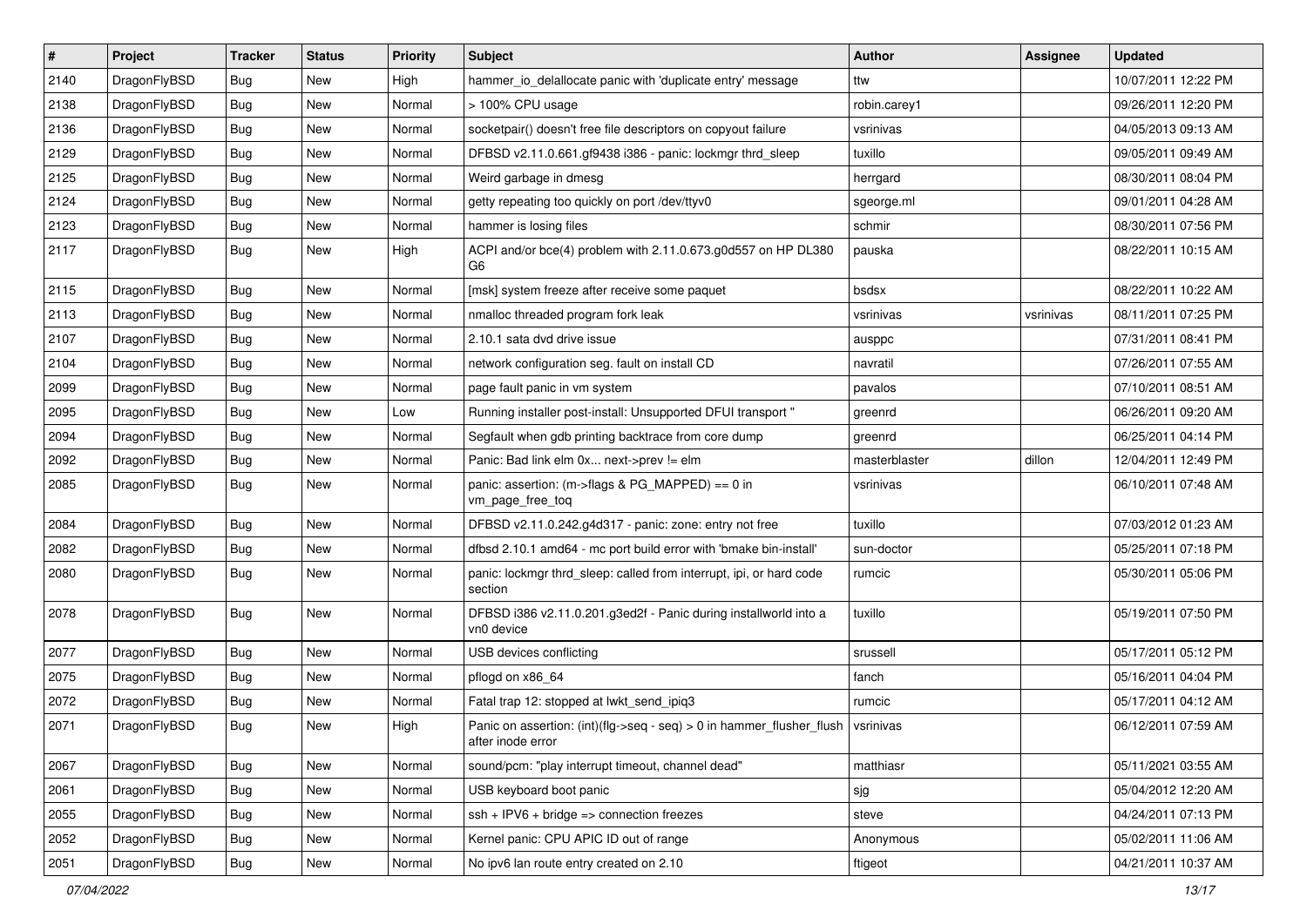| $\vert$ # | <b>Project</b> | <b>Tracker</b> | <b>Status</b> | Priority | <b>Subject</b>                                                                                                                                                                                    | <b>Author</b>      | Assignee | <b>Updated</b>      |
|-----------|----------------|----------------|---------------|----------|---------------------------------------------------------------------------------------------------------------------------------------------------------------------------------------------------|--------------------|----------|---------------------|
| 2048      | DragonFlyBSD   | Bug            | <b>New</b>    | Normal   | panic: ffs sync: rofs mod                                                                                                                                                                         | pavalos            |          | 04/12/2011 05:45 AM |
| 2045      | DragonFlyBSD   | Bug            | <b>New</b>    | Normal   | ral(4): Fatal trap 12: page fault while in kernel mode (two panics)                                                                                                                               | herrgard           |          | 11/03/2011 05:34 PM |
| 2042      | DragonFlyBSD   | Bug            | <b>New</b>    | Normal   | kernel panic, when run boot0cfg                                                                                                                                                                   | sepherosa          |          | 05/31/2022 03:01 PM |
| 2020      | DragonFlyBSD   | Bug            | New           | Low      | Port brcm80211 driver from Linux to DragonFly BSD                                                                                                                                                 | studer             |          | 03/05/2011 10:54 PM |
| 2008      | DragonFlyBSD   | <b>Bug</b>     | <b>New</b>    | Normal   | lwkt_setcpu_remote: td->td_flags 00800621 console flood                                                                                                                                           | pavalos            |          | 03/06/2011 09:37 PM |
| 2004      | DragonFlyBSD   | Bug            | New           | Normal   | LWKT WAIT IPIQ panic                                                                                                                                                                              | steve              |          | 03/08/2011 05:46 PM |
| 1990      | DragonFlyBSD   | Bug            | New           | Normal   | /mnt too large to mount                                                                                                                                                                           | peur.neu           |          | 02/16/2011 11:24 PM |
| 1984      | DragonFlyBSD   | Bug            | New           | Normal   | hammer mount fails after crash - HAMMER: FIFO record bad head<br>signature                                                                                                                        | thomas.nikolajsen  |          | 03/08/2011 06:57 PM |
| 1982      | DragonFlyBSD   | Bug            | New           | Low      | There is no linuxulator on x86-64                                                                                                                                                                 | herrgard           |          | 05/31/2022 02:25 PM |
| 1975      | DragonFlyBSD   | Bug            | New           | Normal   | Applications seg fault in select() and poll()                                                                                                                                                     | rumcic             |          | 05/31/2022 02:58 PM |
| 1969      | DragonFlyBSD   | <b>Bug</b>     | New           | Normal   | pf-related network problem                                                                                                                                                                        | pavalos            | lentferj | 02/01/2011 06:57 PM |
| 1964      | DragonFlyBSD   | <b>Bug</b>     | New           | Normal   | iwn (panic assertion : wlan_assert_serialized)                                                                                                                                                    | sjmm.ptr           | josepht  | 02/01/2011 12:57 PM |
| 1961      | DragonFlyBSD   | Bug            | New           | Normal   | Can't create dump from DDB                                                                                                                                                                        | shamaz             |          | 01/29/2011 09:02 PM |
| 1959      | DragonFlyBSD   | Bug            | <b>New</b>    | Normal   | DFBSD v2.9.1.422.gc98f2 - Panic during boot - IPv6 and PF                                                                                                                                         | tuxillo            |          | 01/13/2011 03:37 AM |
| 1951      | DragonFlyBSD   | <b>Bug</b>     | <b>New</b>    | Normal   | dma timeouts at phyaddr on a good hdd                                                                                                                                                             | peur.neu           |          | 01/04/2011 07:12 AM |
| 1949      | DragonFlyBSD   | <b>Bug</b>     | New           | Normal   | iwn panic                                                                                                                                                                                         | pavalos            |          | 01/30/2011 03:21 AM |
| 1947      | DragonFlyBSD   | <b>Bug</b>     | <b>New</b>    | Low      | GA-880GM-UD2H (rev. 1.3) AHCI fails to detect disks at the end of<br>the RAID controller                                                                                                          | eocallaghan        |          | 11/27/2021 08:46 AM |
| 1946      | DragonFlyBSD   | <b>Bug</b>     | <b>New</b>    | Normal   | ieee80211 panic                                                                                                                                                                                   | pavalos            | josepht  | 01/27/2011 06:00 PM |
| 1944      | DragonFlyBSD   | Bug            | <b>New</b>    | Normal   | panic: backing object 0xdea7b258 was somehow re-referenced<br>during collapse!                                                                                                                    | sepherosa          |          | 12/27/2010 02:06 AM |
| 1943      | DragonFlyBSD   | Bug            | <b>New</b>    | Normal   | hammer assertion panic                                                                                                                                                                            | peter              |          | 12/27/2010 12:45 AM |
| 1942      | DragonFlyBSD   | Bug            | <b>New</b>    | Normal   | locking against myself in getcacheblk()?                                                                                                                                                          | qhwt.dfly          |          | 05/31/2022 02:15 PM |
| 1941      | DragonFlyBSD   | Bug            | New           | Normal   | wlan config crash                                                                                                                                                                                 | abandon.every.hope |          | 12/24/2010 07:54 PM |
| 1939      | DragonFlyBSD   | <b>Bug</b>     | <b>New</b>    | Normal   | Panic on nightly build and stress test box                                                                                                                                                        | lentferi           |          | 12/18/2010 08:41 AM |
| 1935      | DragonFlyBSD   | Bug            | New           | Normal   | mouse does not work after switching between x and console                                                                                                                                         | shamaz             |          | 12/13/2010 10:06 AM |
| 1923      | DragonFlyBSD   | <b>Bug</b>     | <b>New</b>    | Normal   | Abysmal NFS performance with IPv6                                                                                                                                                                 | ftigeot            |          | 12/05/2010 09:34 PM |
| 1920      | DragonFlyBSD   | Bug            | <b>New</b>    | High     | system hangs                                                                                                                                                                                      | zhtw               |          | 11/22/2010 08:59 AM |
| 1917      | DragonFlyBSD   | <b>Bug</b>     | New           | Normal   | panic: assertion: (RB_EMPTY(&ip->rec_tree) && (ip->flags &<br>HAMMER_INODE_XDIRTY) == 0)    (!RB_EMPTY(&ip->rec_tree)<br>&& (ip->flags & HAMMER_INODE_XDIRTY) != 0) in<br>hammer flush inode done | qhwt.dfly          |          | 11/24/2010 03:23 AM |
| 1916      | DragonFlyBSD   | Bug            | <b>New</b>    | Normal   | Constant crashes on x86_64 with UFS                                                                                                                                                               | lentferj           |          | 11/21/2010 07:40 PM |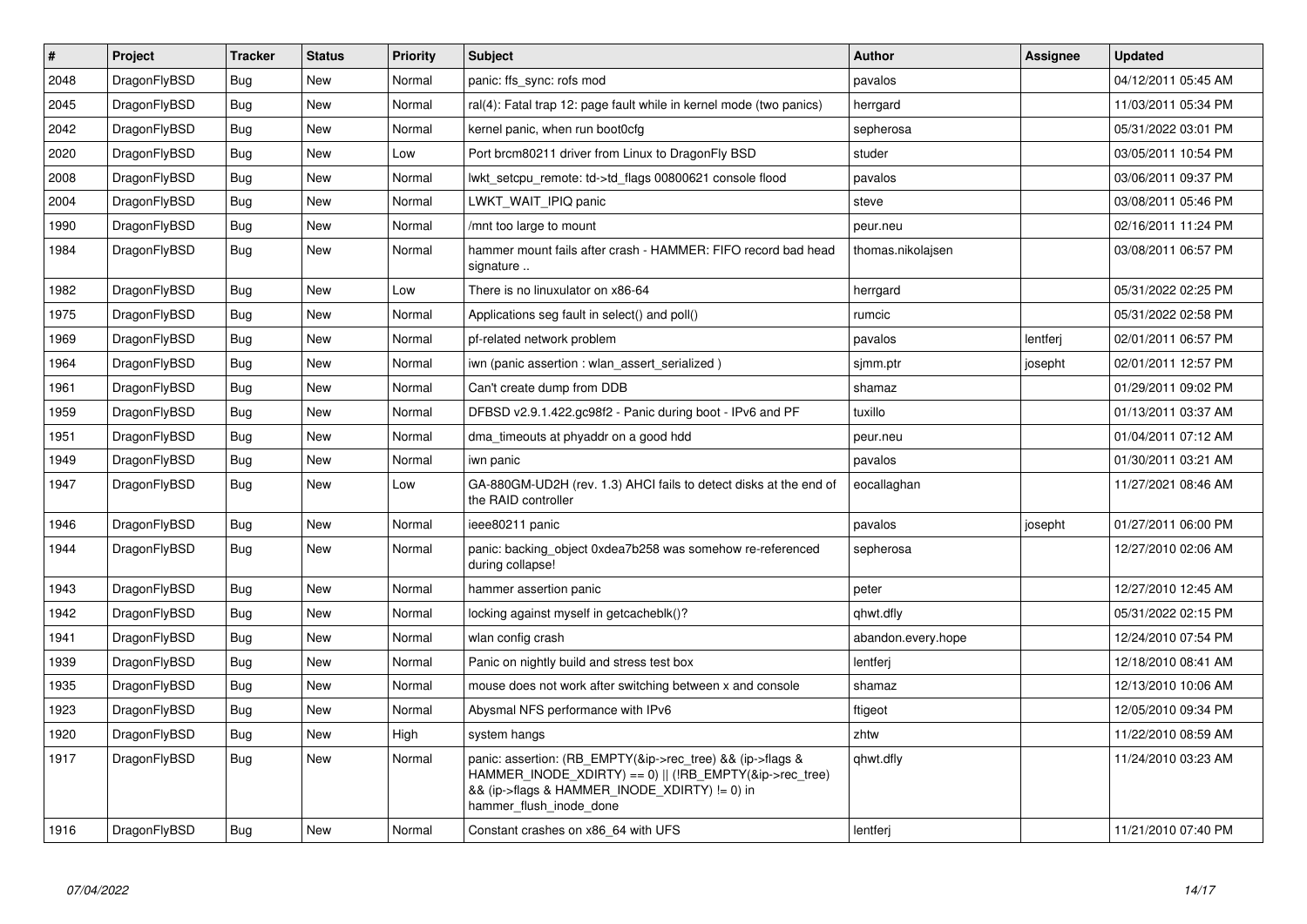| $\sharp$ | Project      | <b>Tracker</b> | <b>Status</b> | <b>Priority</b> | Subject                                                                                      | <b>Author</b>    | Assignee | <b>Updated</b>      |
|----------|--------------|----------------|---------------|-----------------|----------------------------------------------------------------------------------------------|------------------|----------|---------------------|
| 1913     | DragonFlyBSD | Bug            | New           | Normal          | panic: assertion: ip->flush_state != HAMMER_FST_FLUSH in<br>hammer flush inode core          | swildner         |          | 11/20/2010 05:27 PM |
| 1907     | DragonFlyBSD | <b>Bug</b>     | New           | Normal          | Hammer crash in hammer_flusher_flush()                                                       | swildner         |          | 11/11/2010 05:07 AM |
| 1899     | DragonFlyBSD | <b>Bug</b>     | <b>New</b>    | Normal          | Keyboard doesn't work                                                                        | fransm           |          | 05/15/2022 03:32 PM |
| 1884     | DragonFlyBSD | Bug            | New           | Normal          | System completely freezes while listening music (devbuf: malloc<br>limit exceeded)           | shamaz           |          | 01/24/2011 05:00 PM |
| 1882     | DragonFlyBSD | Bug            | <b>New</b>    | Low             | Idea for handling new USB vendor/device codes                                                | bmk              |          | 10/20/2010 12:15 PM |
| 1877     | DragonFlyBSD | <b>Bug</b>     | New           | Normal          | Freeze during 1st hammer cleanup after new install                                           | elekktretterr    |          | 05/15/2022 11:43 AM |
| 1876     | DragonFlyBSD | <b>Bug</b>     | New           | Normal          | devfs in jail + logging out from console(ttyv1+) -> panic                                    | qhwt.dfly        | tuxillo  | 05/31/2022 03:24 PM |
| 1874     | DragonFlyBSD | Bug            | <b>New</b>    | Normal          | mpd listening on all IPs, accepting only on one                                              | rumcic           |          | 05/08/2011 01:01 PM |
| 1873     | DragonFlyBSD | <b>Bug</b>     | New           | Normal          | Panic upon usb mouse detach and reattaching                                                  | rumcic           |          | 02/01/2011 09:53 AM |
| 1867     | DragonFlyBSD | <b>Bug</b>     | <b>New</b>    | Normal          | it(4) motherboard and fan problems                                                           | tuxillo          |          | 07/08/2011 10:48 AM |
| 1861     | DragonFlyBSD | Bug            | New           | Normal          | panic via kprintf (lockmgr called in a hard section)                                         | vsrinivas        |          | 10/11/2010 12:56 AM |
| 1850     | DragonFlyBSD | <b>Bug</b>     | <b>New</b>    | Normal          | volume-add on hammer root fs panic                                                           | Johannes.Hofmann |          | 04/18/2019 04:27 AM |
| 1836     | DragonFlyBSD | <b>Bug</b>     | <b>New</b>    | Normal          | Incorrect TCP checksum show up in tcpdump                                                    | robgar1          |          | 05/15/2022 11:22 AM |
| 1826     | DragonFlyBSD | <b>Bug</b>     | <b>New</b>    | Normal          | panic during boot: assertion so->so_port  in tcp_input                                       | ftigeot          |          | 05/15/2022 11:05 AM |
| 1818     | DragonFlyBSD | <b>Bug</b>     | <b>New</b>    | Normal          | panic: Bad tailg NEXT (kqueue issue ?)                                                       | ftigeot          |          | 05/15/2022 11:40 AM |
| 1786     | DragonFlyBSD | <b>Bug</b>     | New           | Normal          | Calling NULL function pointer initiates panic loop                                           | sjg              |          | 10/11/2010 05:28 PM |
| 1774     | DragonFlyBSD | <b>Bug</b>     | <b>New</b>    | Normal          | New IP header cleanup branch available for testing                                           | dillon           |          | 05/15/2022 10:59 AM |
| 1769     | DragonFlyBSD | <b>Bug</b>     | New           | Normal          | panic: assertion: _tp->tt_msg->tt_cpuid == mycpuid in<br>tcp_callout_active                  | pavalos          | sjg      | 05/15/2022 11:07 AM |
| 1714     | DragonFlyBSD | <b>Bug</b>     | <b>New</b>    | Low             | hwpmc                                                                                        | alexh            | swildner | 08/18/2012 02:03 PM |
| 1695     | DragonFlyBSD | <b>Bug</b>     | <b>New</b>    | Normal          | NFS-related system breakdown                                                                 | Anonymous        |          | 04/10/2014 12:35 AM |
| 1634     | DragonFlyBSD | <b>Bug</b>     | New           | Normal          | panic: spin lock: 0xe4ad1320, indefinitive wait!                                             | elekktretterr    |          | 01/19/2015 03:21 AM |
| 1594     | DragonFlyBSD | <b>Bug</b>     | New           | Normal          | Kernel panic during boot from Live CD on Dell E6400                                          | bodie            |          | 05/11/2021 03:54 AM |
| 1559     | DragonFlyBSD | <b>Bug</b>     | New           | Normal          | kernel trap                                                                                  | phma             |          | 11/27/2021 08:43 AM |
| 1556     | DragonFlyBSD | <b>Bug</b>     | <b>New</b>    | Normal          | many processes stuck in "hmrrcm", system unusable                                            | corecode         | tuxillo  | 05/11/2021 03:52 AM |
| 1538     | DragonFlyBSD | <b>Bug</b>     | New           | Low             | mountroot should probe file systems                                                          | corecode         | alexh    | 11/24/2010 06:35 PM |
| 1532     | DragonFlyBSD | Bug            | New           | Low             | jemalloc doesn't work on DragonFly                                                           | hasso            | sjg      | 08/02/2011 01:14 AM |
| 1525     | DragonFlyBSD | <b>Bug</b>     | <b>New</b>    | Normal          | boehm-gc problems                                                                            | hasso            |          | 10/13/2012 07:13 PM |
| 1474     | DragonFlyBSD | <b>Bug</b>     | <b>New</b>    | Normal          | ithread 1 unexpectedly rescheduled                                                           | corecode         | tuxillo  | 05/11/2021 03:52 AM |
| 1463     | DragonFlyBSD | <b>Bug</b>     | New           | Normal          | Mountroot before drives are initialized                                                      | elekktretterr    |          | 12/07/2010 01:30 PM |
| 1442     | DragonFlyBSD | <b>Bug</b>     | New           | Normal          | blocking SIGSEGV and triggering a segment violation produces an<br>all CPU consuming process | corecode         | tuxillo  | 05/11/2021 03:52 AM |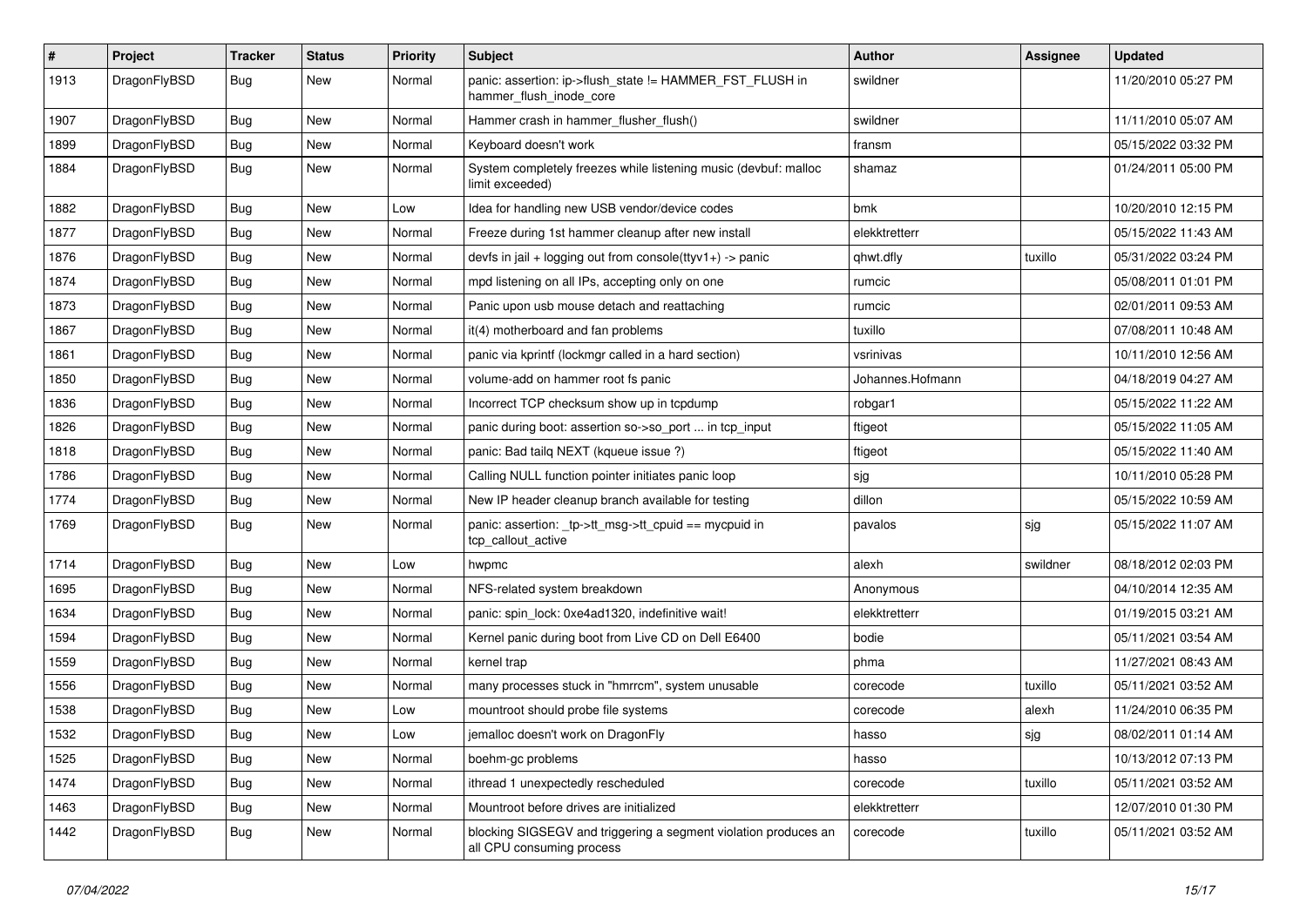| $\pmb{\#}$ | Project      | <b>Tracker</b> | <b>Status</b> | <b>Priority</b> | Subject                                                                                 | Author           | Assignee | <b>Updated</b>      |
|------------|--------------|----------------|---------------|-----------------|-----------------------------------------------------------------------------------------|------------------|----------|---------------------|
| 1440       | DragonFlyBSD | Bug            | <b>New</b>    | Normal          | ptrace/gdb doesn't work after process blocks SIGTRAP                                    | corecode         | tuxillo  | 05/11/2021 03:52 AM |
| 1430       | DragonFlyBSD | <b>Bug</b>     | <b>New</b>    | Normal          | Buggy w(1)?                                                                             | hasso            | alexh    | 11/24/2010 08:09 AM |
| 1313       | DragonFlyBSD | <b>Bug</b>     | New           | Low             | Signal code in kernel needs major overhaul (signal queues,<br>si code, si addr)         | hasso            |          | 05/11/2021 04:00 AM |
| 1293       | DragonFlyBSD | <b>Bug</b>     | <b>New</b>    | Normal          | 2.2.1-REL Installer Request                                                             | mk               | tuxillo  | 05/11/2021 04:00 AM |
| 1246       | DragonFlyBSD | <b>Bug</b>     | New           | Normal          | bad resolution (monitor desync) with livedvd                                            | Przem0l          |          | 02/18/2014 06:29 AM |
| 1198       | DragonFlyBSD | <b>Bug</b>     | <b>New</b>    | High            | DDB loops panic in db_read_bytes                                                        | corecode         | tuxillo  | 05/11/2021 03:51 AM |
| 1194       | DragonFlyBSD | <b>Bug</b>     | New           | Normal          | SCSI errors while trying to copy photos from my camera                                  | elekktretterr    |          | 01/14/2015 04:39 PM |
| 1193       | DragonFlyBSD | Bug            | New           | Normal          | kernel doesn't recognize cdrom drive                                                    | nonsolosoft      |          | 01/25/2014 09:11 PM |
| 1185       | DragonFlyBSD | Bug            | <b>New</b>    | High            | need a tool to merge changes into /etc                                                  | wa1ter           |          | 02/18/2014 06:02 AM |
| 989        | DragonFlyBSD | <b>Bug</b>     | New           | Normal          | installer/fdisk trouble with wrapped values                                             | Discodestroyer   |          | 02/18/2014 06:27 AM |
| 731        | DragonFlyBSD | Bug            | <b>New</b>    | Normal          | system freeze on "slice too large"                                                      | corecode         | tuxillo  | 06/25/2022 04:01 AM |
| 679        | DragonFlyBSD | <b>Bug</b>     | New           | Low             | Netgraph backward compatibility for old *LEN constants                                  | nant             | nant     | 02/18/2014 05:45 AM |
| 600        | DragonFlyBSD | Bug            | <b>New</b>    | Low             | /sys/libkern/karc4random                                                                | robin_carey5     | profmakx | 01/19/2015 03:07 AM |
| 599        | DragonFlyBSD | <b>Bug</b>     | New           | Urgent          | 1.9.0 reproducable panic                                                                | pavalos          |          | 12/22/2010 01:08 AM |
| 341        | DragonFlyBSD | <b>Bug</b>     | New           | Normal          | Vinum erroneously repors devices as busy                                                | corecode         | swildner | 01/21/2012 04:50 AM |
| 2721       | DragonFlyBSD | Submit         | Feedback      | Low             | Some few zalloc calls to objcache ones replacements                                     | dclink           | tuxillo  | 05/11/2021 04:08 AM |
| 2717       | DragonFlyBSD | Submit         | Feedback      | Normal          | Out of range numeric handling                                                           | dclink           | tuxillo  | 05/11/2021 04:08 AM |
| 2438       | DragonFlyBSD | Submit         | Feedback      | Normal          | <b>TRIM</b> fixes                                                                       | Anonymous        | tuxillo  | 05/11/2021 03:45 AM |
| 3160       | DragonFlyBSD | Submit         | In Progress   | Normal          | State the implementation difference in pkill/pgrep manual                               | sevan            | tuxillo  | 06/03/2022 05:15 PM |
| 3145       | DragonFlyBSD | Submit         | In Progress   | Normal          | Update libelf to FreeBSD 12 current and build as base library usable<br>by ports        | davshao          | tuxillo  | 08/20/2021 03:58 PM |
| 3031       | DragonFlyBSD | Submit         | In Progress   | Normal          | Update drm/radeon to Linux 4.7.10 as much as possible                                   | davshao          | ftigeot  | 08/19/2021 12:33 PM |
| 1700       | DragonFlyBSD | Submit         | In Progress   | Normal          | skip boot2 menu on <enter></enter>                                                      | Johannes.Hofmann | tuxillo  | 05/15/2022 08:35 AM |
| 1398       | DragonFlyBSD | Submit         | In Progress   | Normal          | hdestroy(3) restricts hash key to point to malloc'ed space                              | Anonymous        |          | 08/20/2021 04:06 PM |
| 3312       | DragonFlyBSD | Submit         | New           | Normal          | hammer2: redundant chain modify after chain creation                                    | tkusumi          |          | 05/15/2022 01:35 PM |
| 3276       | DragonFlyBSD | Submit         | New           | Normal          | Add option controlling whether gpt expand expands the last partition<br>(needs testing) | falsifian        |          | 07/10/2021 03:35 AM |
| 3227       | DragonFlyBSD | Submit         | New           | Normal          | Add HAMMER2 instructions in the installation medium README                              | daftaupe         |          | 03/26/2020 03:34 PM |
| 3206       | DragonFlyBSD | Submit         | New           | Normal          | update psm/kbd to FreeBSD 12.0 code                                                     | htse             |          | 10/05/2019 03:49 PM |
| 3201       | DragonFlyBSD | Submit         | New           | Normal          | Fixes make search display                                                               | htse             |          | 08/20/2021 04:02 PM |
| 3154       | DragonFlyBSD | Submit         | New           | Normal          | Update serial handling in bootloader                                                    | ddegroot         | dillon   | 11/06/2018 11:21 PM |
| 3147       | DragonFlyBSD | Submit         | New           | Normal          | Enable headless installation                                                            | ddegroot         |          | 10/09/2018 01:25 PM |
| 3142       | DragonFlyBSD | Submit         | New           | Normal          | lib/libdmsg: Unbreak using new API EVP_CIPHER_CTX_new()                                 | tkusumi          |          | 07/08/2018 04:18 AM |